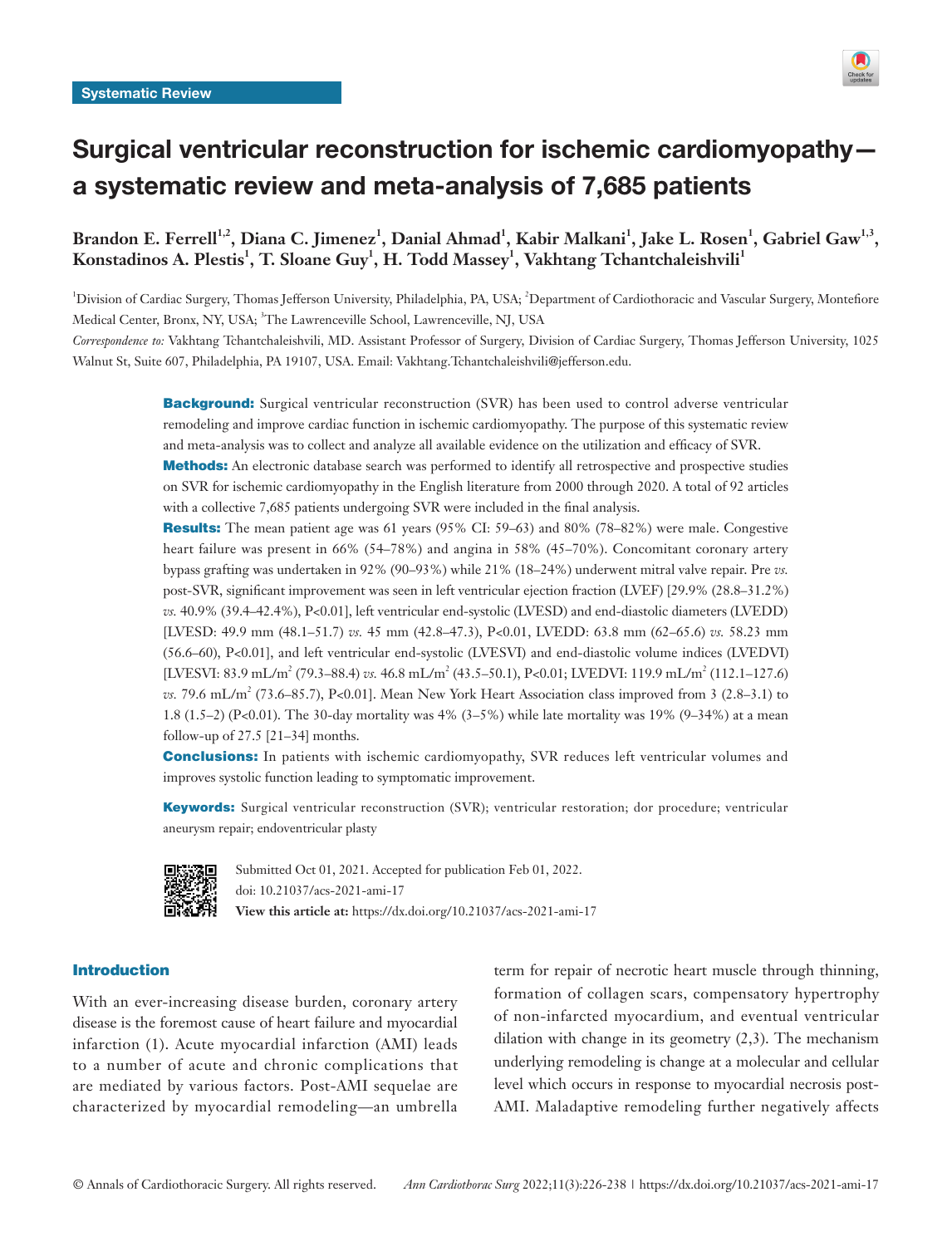ventricular function and eventually leads to congestive heart failure, the incidence of which is increasing in survivors of acute MI. Current therapies are targeted at preventing and reversing such adverse remodeling (1-3).

Surgical ventricular reconstruction (SVR) is an attempt at controlling adverse ventricular remodeling by excluding dyskinetic and scarred ventricle, prevention of further ventricular dilation, and restoration of the geometry of the ventricle (2). This procedure, with its subsequent modifications, was pioneered by Cooley (4), Dor (5) and Jatene (6). However, the Dor procedure/modification is the most widely used technique of SVR, which is otherwise called endoventricular patch plasty (EVCPP) (7). The aim is to reduce LV volume and restore the elliptical shape of the ventricle thereby improving EF as well as cardiac function. This surgery is usually undertaken concurrently with coronary artery bypass graft (CABG) surgery.

In 2009, results of the Surgical Treatment for Ischemic Heart Failure (STICH) trial (8) reported greater reduction in ventricular volume with addition of SVR to CABG but no difference in rates of death or hospitalization due to cardiac causes. These results put into question the utility of SVR when combined with CABG and led to a decrease in its popularity (2,9). Being the most consequential trial on SVR efficacy in the last few decades, the STICH trial started conversations regarding the proper place of SVR in treatment of post-MI remodeling and heart failure.

Given the discordant views and results regarding the efficacy of SVR, we sought to gather and analyze in granular detail, all available evidence on the utilization of SVR in patients suffering from ischemic cardiomyopathy. Through this systematic review and meta-analysis, we hope to evaluate the efficacy and utility of SVR.

# **Methods**

#### **Literature search strategy**

An electronic database search was performed in June 2020 using MEDLINE (Ovid SP), Scopus, Cochrane Controlled Trials Register (CCTR) and Cumulative Index to Nursing and Allied Health Literature (CINAHL). To achieve maximum sensitivity, the following terms were combined: "Dor procedure", "modified Dor", "endoventricular circular patch plasty", "endoventricular plasty", "Endoventricular patch plasty", "endocardial patch", "ventricular reconstruction", "ventricular restoration", "Surgical ventricular restoration", "ventricular infarct exclusion", "ventricular aneurysmectomy", "Ventricular aneurysm repair", "ventricular endocardial restoration" and "Ventriculoplasty" as either key words or MeSH terms. The references of included studies were manually searched (BF, GG) and did not yield additional studies for inclusion.

# **Eligibility criteria**

Eligible articles for this systematic review were full-length studies published from January 2000 to May 2020 in the English literature that included adults undergoing left ventricular reconstruction for ischemic cardiomyopathy. All technical approaches for SVR were included. Studies that included patients not undergoing left ventricular reconstruction or included patients with non-ischemic cardiomyopathy were excluded. Case reports, abstracts, conference presentations, editorials, reviews and expert opinions were also excluded. When institutions published more than one study including overlapping patient populations, only the most complete reports were included. The Newcastle-Ottawa Scale (NOS) scoring system was utilized to assess risk of bias for the identified studies as recommended by the Cochrane Collaboration.

# **Data extraction and critical appraisal**

Study level data were extracted from the text, figures and tables of all eligible articles (BF, KM, GG). Discrepancies between the reviewers were resolved by discussion and consensus.

# **Statistical analysis**

Baseline patient characteristics and clinical outcomes were reported as the pooled mean with 95% confidence intervals (CI). For dichotomous variables, a meta-analysis of proportions with logit transformation was conducted for preoperative and postoperative variables. Continuous data were combined via meta-analysis with random-effects model. Heterogeneity was evaluated using Cochran Q and I<sup>2</sup> test. Survival data from each study were collected and pooled to retrieve a weighted mean and 95% confidence interval at specific time points. Such data were then graphically displayed to visualize survival over time. R software 3.5.0, meta package (R Foundation for Statistical Computing, Vienna, Austria) was used for data analysis. P values <0.05 were considered statistically significant.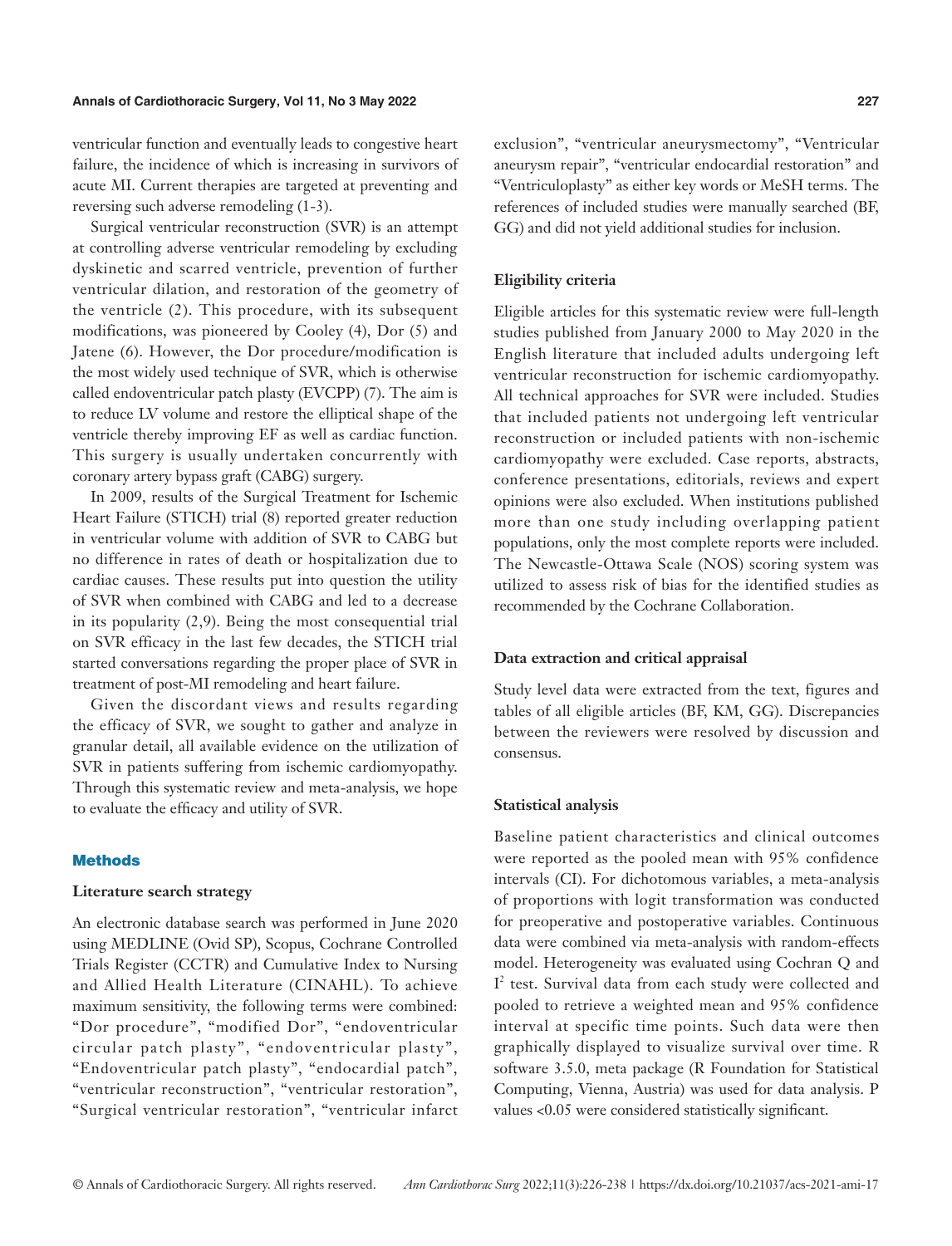

**Figure 1** PRISMA schematic diagram of the search strategy. PRISMA, Preferred Reporting Items for Systematic Reviews and Meta-Analysis.

#### **Results**

# **Study characteristics**

A total of 2,236 articles were identified by conducting the search of four databases. Eligible studies included all prospective and retrospective studies on patients who underwent SVR for ischemic cardiomyopathy. After removal of duplicate articles, 1,171 articles remained. A total of 891 articles were excluded after a detailed evaluation of the title and abstract of each article. The remaining 280 articles underwent a full text evaluation, of which ninety-two articles met inclusion criteria with a collective 7,685 patients. The mean NOS score for included studies was six. Sixty studies had a score of either six or seven, indicating that a majority of the included studies were of fair to good quality. A PRISMA flow diagram illustrating the search strategy is provided in *Figure 1*. A detailed list of the studies included is located in the supplementary material as [Table S1.](https://cdn.amegroups.cn/static/public/ACS-2021-AMI-17-Supplementary.pdf) In addition, NOS scoring details for all included studies are presented in the supplementary material as [Table S2.](https://cdn.amegroups.cn/static/public/ACS-2021-AMI-17-Supplementary.pdf)

# **Baseline characteristics**

The mean age of patients was 61 years (95% CI: 59–63) with 80% (78–82%) being male. Common comorbidities included hypertension [56% (52–61%)], hyperlipidemia [52% (45–58%)], and diabetes [30% (27–32%)]. Congestive heart failure was present in 66% (54–78%) while angina was seen in 58% (45–70%) of patients at time of presentation. Akinesis of ventricular wall segments was seen in 46% (31–61%) while 54% (36–71%) of patients presented with dyskinesis. Average time from previous myocardial infarction to surgery was 18.2 months (9.4–27.0) and 25% (18–33%) of patients had undergone previous percutaneous coronary intervention (PCI). The mean number of coronary vessels involved was 2.5 (2–3). Left anterior descending disease was most frequently seen [93% (88–97%)] followed by right coronary [58%  $(37–80\%)$ ], and left circumflex  $[45\% (11–79\%)]$  disease respectively. Further baseline characteristics are shown in *Table 1*.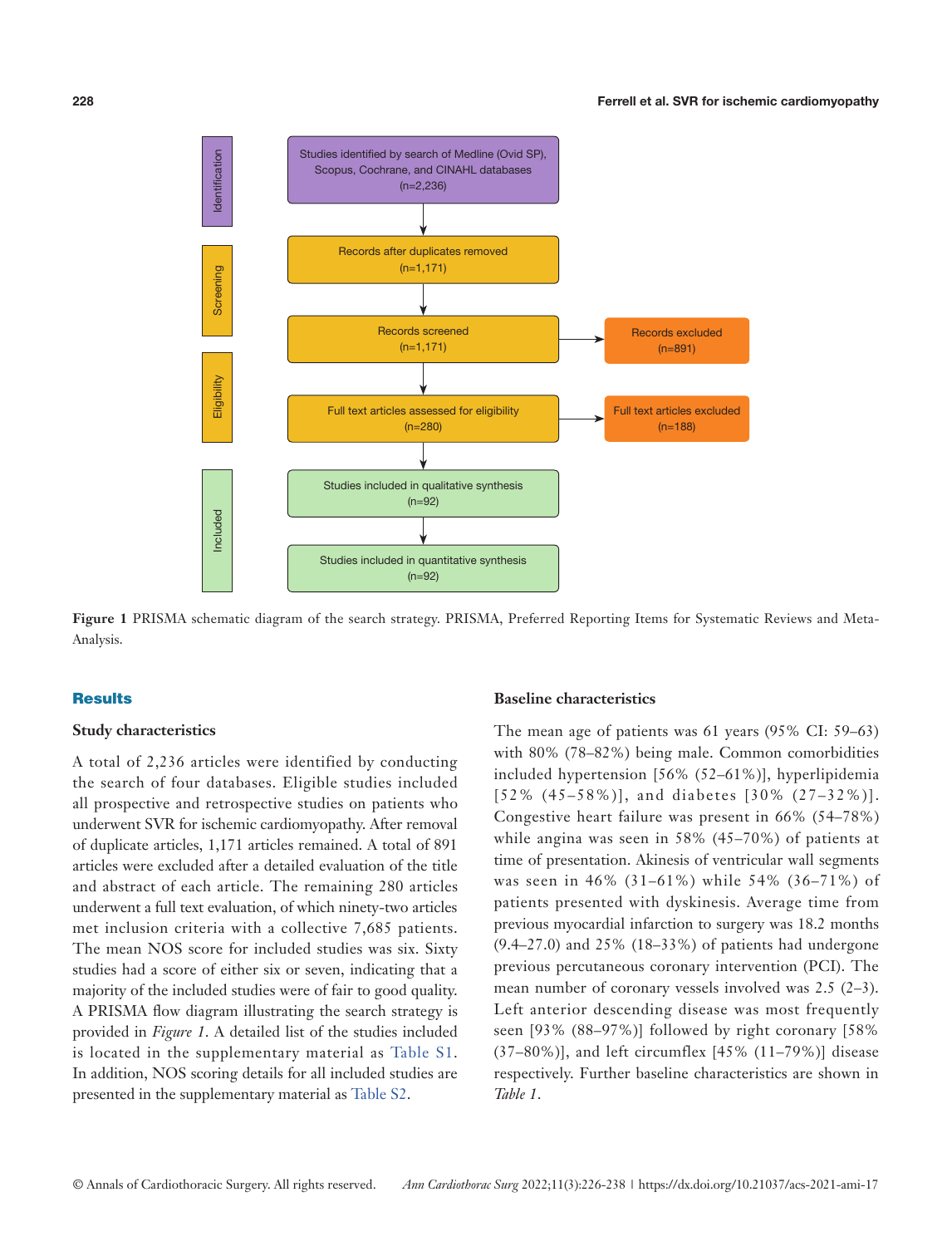| Table 1 Baseline characteristics          |                       |                |                            |           |
|-------------------------------------------|-----------------------|----------------|----------------------------|-----------|
| Characteristics                           | Pooled value [95% CI] | No. of studies | No. of patients (N or n/N) | $I^2(96)$ |
| Age (years)                               | 61.1 [59.4, 62.8]     | 72             | 6,268                      | 100       |
| Male $(\%)$                               | 80 [78, 82]           | 78             | 5,254/6,647                | $81*$     |
| BMI ( $\text{kg/m}^2$ )                   | 25.7 [23.4, 27.9]     | $\overline{7}$ | 1,000                      | $\pmb{0}$ |
| BSA $(m2)$                                | $1.7$ [1.6, 1.8]      | $\overline{7}$ | 232                        | 0         |
| Hypertension (%)                          | 56 [52, 61]           | 40             | 2,092/3,957                | 86*       |
| Hyperlipidemia (%)                        | 52 [45, 58]           | 22             | 1,083/2,122                | $88*$     |
| Pulmonary hypertension (%)                | 23 [13, 32]           | $\overline{5}$ | 85/366                     | $84*$     |
| Angina (%)                                | 58 [45, 70]           | 25             | 1,539/3,038                | $99*$     |
| Unstable angina (%)                       | 34 [21, 48]           | $\sqrt{5}$     | 104/353                    | 88*       |
| Cerebrovascular disease (%)               | 12 [8, 15]            | $\overline{7}$ | 77/595                     | 46        |
| Chronic lung disease (%)                  | 17 [12, 22]           | 13             | 186/998                    | $87*$     |
| Smoker, previous or current (%)           | 58 [52, 64]           | 22             | 1,288/2,160                | $90*$     |
| Diabetes (%)                              | 30 [27, 32]           | 54             | 1,450/4,995                | $78*$     |
| Atrial fibrillation (%)                   | 14 [10, 18]           | 11             | 214/1,750                  | $87*$     |
| Ventricular tachycardia (%)               | 22 [13, 30]           | 10             | 263/994                    | $94*$     |
| Congestive heart failure (%)              | 66 [54, 78]           | 12             | 848/1,258                  | $99*$     |
| Renal dysfunction (%)                     | 10 [6, 14]            | 17             | 232/1,443                  | $90*$     |
| Peripheral vascular disease (%)           | 10 [8, 11]            | 14             | 124/1,150                  | 11        |
| Previous heart surgery (%)                | 6[3, 9]               | 12             | 80/865                     | $79*$     |
| Previous ICD implant (%)                  | 12 [7, 18]            | 5              | 90/575                     | $72*$     |
| Previous PCI (%)                          | 25 [18, 33]           | 13             | 324/1,212                  | $90*$     |
| Previous MI (%)                           | 100 [99, 100]         | 65             | 5,509/5,637                | $63*$     |
| Previous MI, anterior (%)                 | 99 [98, 100]          | 16             | 1,225/1,274                | $73^*$    |
| Previous MI, posterior or inferior (%)    | 16 [8, 24]            | 6              | 60/330                     | $82*$     |
| Previous MI, anteroseptal (%)             | 87 [79, 94]           | 6              | 509/602                    | $99*$     |
| Time from previous MI to surgery (months) | 18.2 [9.4, 27.0]      | $\overline{7}$ | 1,915                      | $65*$     |
| Aneurysm location                         |                       |                |                            |           |
| Anterior (%)                              | 92 [89, 95]           | 20             | 1,558/1,741                | $84*$     |
| Anteroseptal (%)                          | 77 [70, 84]           | 4              | 398/468                    | $98*$     |
| Apico-anterior (%)                        | 89 [81, 97]           | 4              | 332/379                    | $89*$     |
| Inferior (%)                              | 5[2, 9]               | 4              | 22/316                     | 44        |
| Posterior (%)                             | 18 [7, 28]            | 10             | 125/1,122                  | $98*$     |
| Thrombus in left ventricle (%)            | 38 [26, 51]           | 12             | 341/921                    | $95*$     |
| Table 1 (continued)                       |                       |                |                            |           |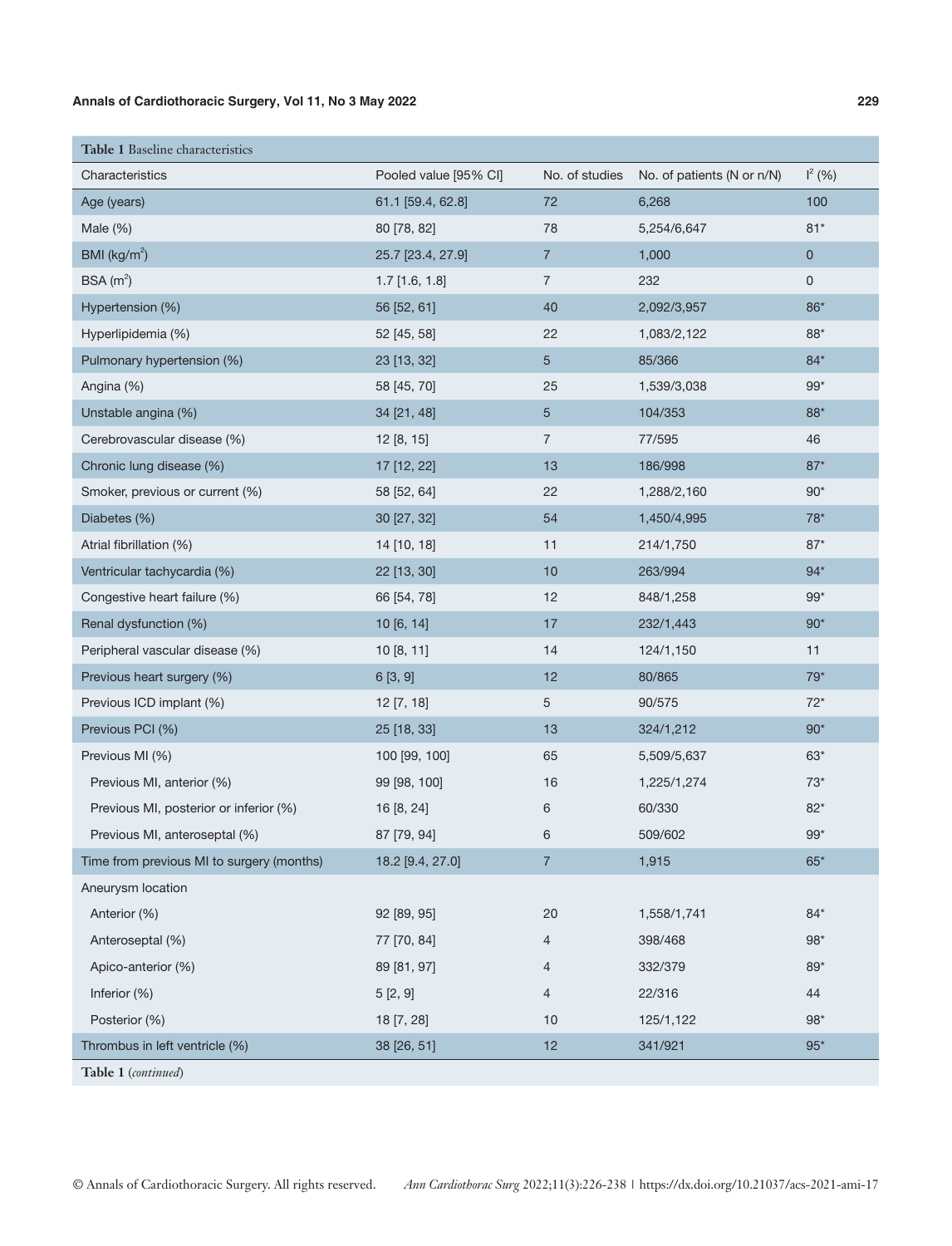| <b>Table 1</b> (continued)                     |                       |                |                               |                 |
|------------------------------------------------|-----------------------|----------------|-------------------------------|-----------------|
| Characteristics                                | Pooled value [95% CI] | No. of studies | No. of patients (N or $n/N$ ) | $\vert^{2}$ (%) |
| Coronary vessel disease, No. of vessels (mean) | $2.5$ [ $2.0, 3.1$ ]  | 6              | 357                           | $\mathbf 0$     |
| Single vessel disease (%)                      | 14 [11, 18]           | 29             | 547/3,020                     | $89*$           |
| Double vessel disease (%)                      | 23 [19, 26]           | 28             | 732/2,878                     | $79*$           |
| Triple vessel disease (%)                      | 60 [54, 66]           | 33             | 1,828/3,346                   | $93*$           |
| Left main disease (%)                          | 10[8, 13]             | 22             | 250/2,151                     | $66*$           |
| Left anterior descending artery disease (%)    | 93 [88, 97]           | 10             | 698/780                       | $89*$           |
| Left circumflex artery disease (%)             | 45 [11, 79]           | $\overline{4}$ | 73/159                        | $97*$           |
| Right coronary artery disease (%)              | 58 [37, 80]           | $\overline{4}$ | 86/132                        | $87*$           |
| LV akinesis $(\%)$                             | 46 [31, 61]           | 10             | 476/1,178                     | $97*$           |
| LV dyskinesis (%)                              | 54 [36, 71]           | 10             | 674/1,294                     | $98*$           |

\*, heterogeneity P<0.05 (significant data heterogeneity present). BMI, body mass index; BSA, body surface area; ICD, implantable cardioverter defibrillator; PCI, percutaneous coronary intervention; MI, myocardial Infarction; LV, left ventricle.

# **Pre-operative characteristics**

At time of surgery, mean LVEF was 30.0% (28.8–31.2%) with a LVEDVI of 119.9 (112.1–127.6) mL/m<sup>2</sup> and a LVESVI of 88.2 (81.6–94.8) mL/m<sup>2</sup> respectively. Mean MR grade was 1.8 (1.4–2.1) with an associated New York Heart Association (NYHA) class of 3.0 (2.8–3.1). 32% (21–42%) of patients were on inotropic support and 15% (4–25%) required an intra-aortic balloon pump (IABP). Additional pre-operative characteristics are included in *Table 2*.

### **Operative characteristics**

The mean cardiopulmonary bypass time was 128 minutes (117–140 minutes) and the aortic cross-clamp time was 84.5 minutes (76–93 minutes). Concurrent with SVR, 92% (90–93%) of patients underwent CABG with an average of 2.6 grafts [2.3–2.9]. Other concomitant procedures included cryoablation [26% (17–35%)], mitral valve repair [21% (18–24%)] and tricuspid valve repair/replacement [14% (10–19%)]. Utilization of a ventricular patch [67% (58–76%)] was preferred to performing SVR without a patch [33% (24– 42%)]. Further intraoperative details are presented in *Table 3*.

# **Pre** *vs.* **post**-**operative comparison**

There was a significant increase in LVEF after SVR [preoperative, 30.0% (28.8–31.2%) *vs.* post-operative, 40.9% (39.4–42.4%), P<0.01] along with decrease in NYHA class [pre-operative, 3.0 (2.8–3.1) *vs.* post-operative, 1.8 (1.5–2.0), P<0.01]. There were significant decreases after SVR in LVESVI [pre-operative,  $83.9$  (79.3– $88.4$ ) mL/m<sup>2</sup> *vs.* postoperative,  $46.8$  ( $43.5-50.1$ ) mL/m<sup>2</sup>, P<0.01] and LVEDVI [pre-operative, 111.9 (112.1–127.6) mL/m<sup>2</sup> *vs.* postoperative, 79.6 (73.6–85.7) mL/m<sup>2</sup>, P<0.01]. The incidence of pulmonary hypertension trended down from 23% (14–37%) preoperatively to 15% (5–40%) postoperatively (P=0.34). Pulmonary capillary wedge pressure (PCWP) was comparable pre *vs.* post-SVR [13.6 (10.1–17.1) mmHg *vs.* 10.9 (7.5–14.2) mmHg, P=0.27]. Further post-operative details are presented in *Table 4,* and pre- to post-operative comparisons are included in *Table 5*.

# **Survival and outcomes**

Mean total hospital length of stay was twelve days (10–15) while ICU length of stay was four days (3.3–5.5). The 30-day mortality was 4% (3–5%) while late mortality was 19% (9– 34%) at a mean follow-up of 27.5 [21–34] months. There was no difference in total mortality between the Dor [12%  $(8-17%)$ ] and linear techniques [20%  $(7-44%)$ ] (P=0.16). *Figure 2* shows cumulative survival up to 15 years post SVR. The most frequent postoperative complications included atrial fibrillation [23% (17–29%)], low cardiac output [13%  $(9-17%)$ ] and infection [11%  $(5-18%)$ ]. The most frequent causes of death were heart failure [7% (5–10%)], arrhythmia  $[3\% (1-4\%)]$  and sepsis  $[3\% (1-5\%)]$ . Seven percent (3–11%) of patients required subsequent placement of a pacemaker and 2% (0–5%) required a left ventricular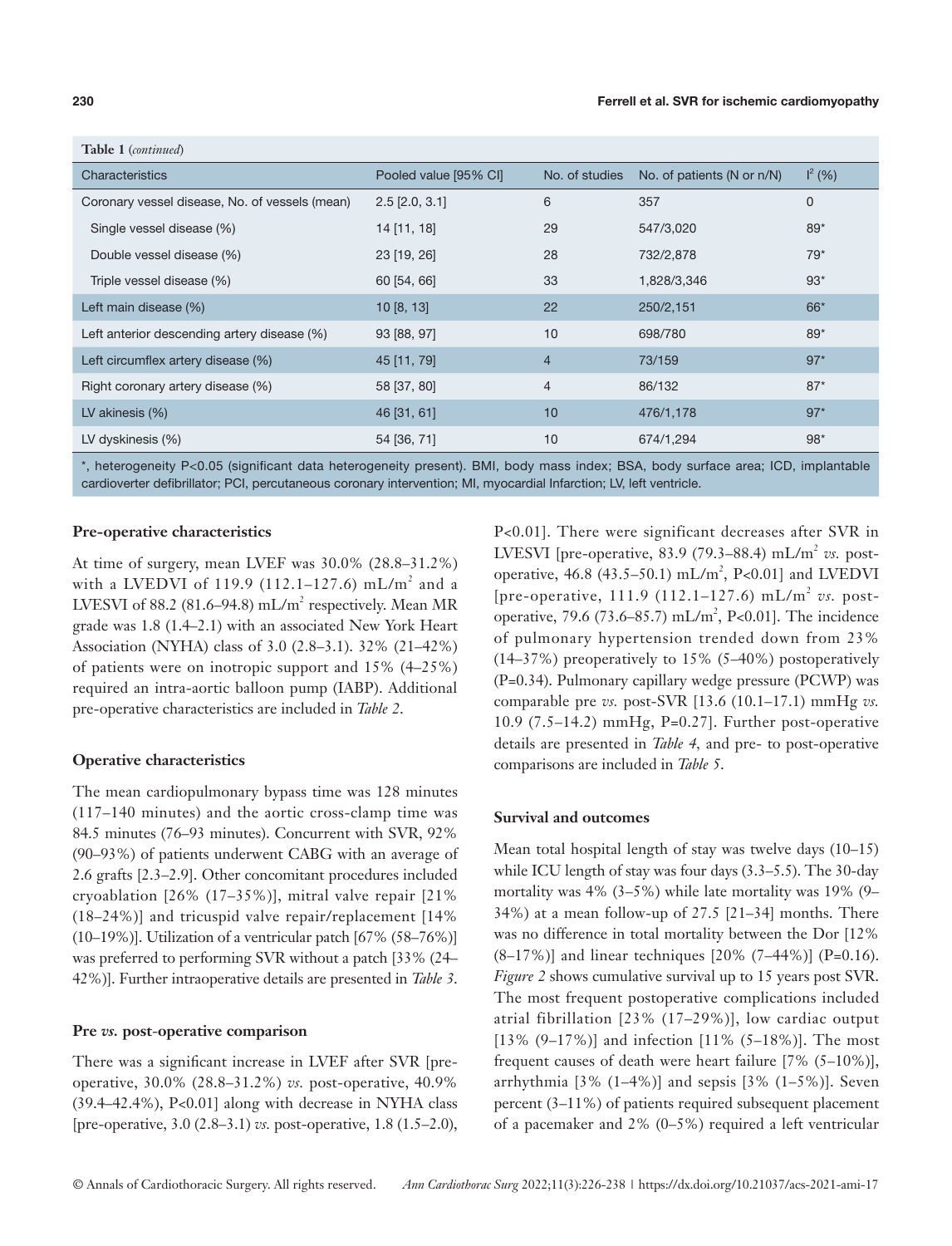| Table 2 Pre-operative characteristics     |                         |                |                                           |                |
|-------------------------------------------|-------------------------|----------------|-------------------------------------------|----------------|
| Characteristics                           | Pooled value [95% CI]   |                | No. of studies No. of patients (N or n/N) | $I^2(96)$      |
| EF (%)                                    | 30.0 [28.8, 31.2]       | 82             | 6,925                                     | $\overline{0}$ |
| Cardiac Index (L/min/m <sup>2</sup> )     | $2.4$ [ $2.2$ , $2.6$ ] | 10             | 583                                       | $\mathsf 0$    |
| Stroke volume index (mL/m <sup>2</sup> )  | 30.1 [23.0, 38.9]       | $\mathbf{3}$   | 168                                       | $\pmb{0}$      |
| LVEDVI $(mL/m^2)$                         | 119.9 [112.1, 127.6]    | 45             | 3,325                                     | 15             |
| LVESVI $(mL/m^2)$                         | 88.2 [81.6, 94.8]       | 37             | 3,723                                     | $62*$          |
| LVEDV (mL)                                | 200.8 [174.6, 227.0]    | 16             | 1,095                                     | $55^*$         |
| LVESV (mL)                                | 128.9 [105.3, 152.5]    | 16             | 1,076                                     | $71*$          |
| LVEDD (mm)                                | 63.8 [62.0, 65.6]       | 36             | 3,267                                     | $\mathsf 0$    |
| LVESD (mm)                                | 49.9 [48.1, 51.7]       | 29             | 2,275                                     | $\mathbf 0$    |
| Diastolic eccentricity index              | $0.8$ [0.7, 0.8]        | 6              | 541                                       | $\mathbf 0$    |
| Systolic eccentricity index               | $0.8$ [0.8, 0.9]        | $\overline{4}$ | 434                                       | $\pmb{0}$      |
| Diastolic sphericity index                | $0.6$ [0.6, 0.7]        | 6              | 1,171                                     | $60*$          |
| <b>Systolic Sphericity index</b>          | $0.6$ [0.6, 0.7]        | $\overline{4}$ | 717                                       | $\overline{0}$ |
| $E/A$ (cm/s)                              | $2.7$ [0.5, 4.8]        | $\overline{7}$ | 738                                       | $93*$          |
| $E/E'$ (cm/s)                             | 18.7 [11.0, 26.3]       | $\overline{4}$ | 199                                       | $\mathbf 0$    |
| Decel time (ms)                           | 161.7 [135.9, 187.6]    | 6              | 320                                       | $\mathsf 0$    |
| Pulmonary artery pressure (mmHg)          | 29.9 [25.3, 32.6]       | 16             | 1,678                                     | $\mathbf 0$    |
| Pulmonary capillary wedge pressure (mmHg) | 13.6 [10.1, 17.1]       | $\overline{7}$ | 467                                       | $\mathsf 0$    |
| MR Grade (mean)                           | $1.8$ [1.4, 2.1]        | 17             | 1127                                      | $39*$          |
| MR Grade $0$ $(\%)$                       | 27 [18, 37]             | 13             | 339/1,321                                 | $97*$          |
| MR Grade 1 (%)                            | 32 [24, 39]             | 18             | 486/1,724                                 | $96*$          |
| MR Grade 2 (%)                            | 22 [16, 27]             | 17             | 364/1,582                                 | $90*$          |
| MR Grade 3 (%)                            | 11 [6, 15]              | 15             | 287/1,813                                 | $92*$          |
| MR Grade 4 (%)                            | 6[4, 8]                 | 17             | 154/1,634                                 | $87*$          |
| NYHA Class (mean)                         | $3.0$ [2.8, 3.1]        | 34             | 2,092                                     | $\mathsf 0$    |
| NYHA Class I (%)                          | 1[0, 2]                 | 34             | 87/2,656                                  | $57*$          |
| NYHA Class II (%)                         | 22 [18, 27]             | 35             | 655/2,757                                 | $96*$          |
| NYHA Class III (%)                        | 51 [45, 56]             | 40             | 1,676/3,347                               | $90*$          |
| NYHA Class IV (%)                         | 22 [17, 26]             | 42             | 813/3,436                                 | $94*$          |
| Inotropic support (%)                     | 32 [21, 42]             | $\bf 8$        | 150/403                                   | $83*$          |
| IABP(%)                                   | 15 [4, 25]              | 15             | 106/822                                   | $97*$          |
| Urgent/emergent procedure (%)             | 13 [9, 16]              | 23             | 1,684                                     | $85*$          |

\*, heterogeneity P<0.05 (significant data heterogeneity present). LVEDVI, left ventricle end-diastolic volume index; LVESVI, left ventricle end-systolic volume index; LVEDV, left ventricle end-diastolic volume; LVESV, left ventricle end-systolic volume; LVEDD, left ventricle enddiastolic diameter; LVESD, left ventricle end-systolic diameter; MR, mitral regurgitation; NYHA, New York Heart Association; IABP, intraaortic balloon pump.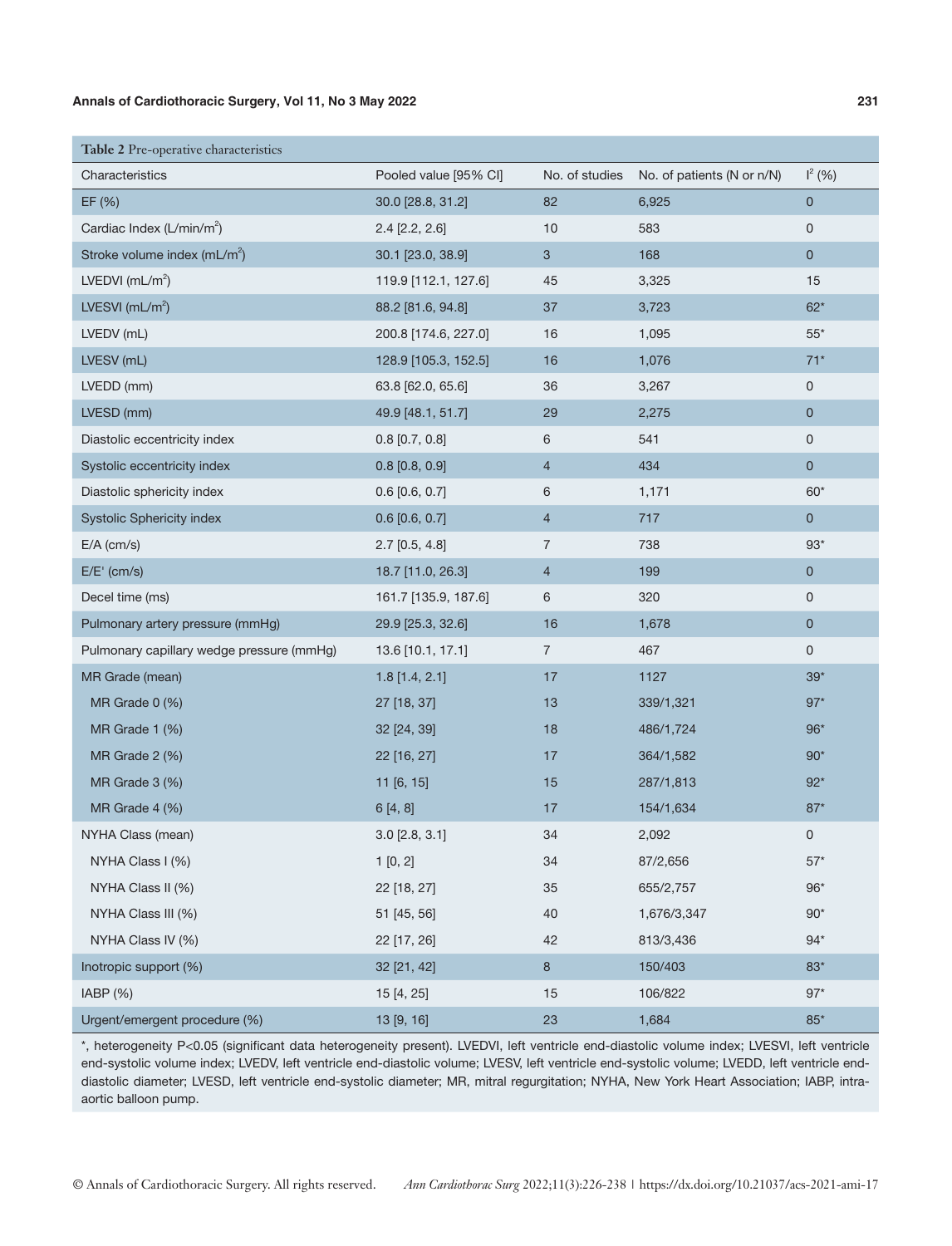| <b>Table 3</b> Operative characteristics |                         |                |                            |              |
|------------------------------------------|-------------------------|----------------|----------------------------|--------------|
|                                          | Pooled value [95% CI]   | No. of studies | No. of patients (N or n/N) | $I^2(96)$    |
| CPB (%)                                  | 99 [98, 100]            | 71             | 5,272/5,318                | $98*$        |
| CPB time (minutes)                       | 128.2 [116.6, 139.8]    | 42             | 3,487                      | $68*$        |
| Aortic cross clamp (%)                   | 91 [86, 97]             | 43             | 2,910/3,225                | $100*$       |
| Aortic cross clamp time (minutes)        | 84.5 [76.0, 93.0]       | 37             | 3,014                      | $28*$        |
| Cardioplegia (%)                         | 86 [81, 91]             | 56             | 3,368/3,838                | $100*$       |
| SVR technical approach                   |                         |                |                            |              |
| Patch (%)                                | 67 [58, 76]             | 84             | 3,737/6,885                | $100*$       |
| Dor/circular patch (%)                   | 95 [91, 97]             | 45             | 2,552/3,522                | $92^*$       |
| Patchless (%)                            | 33 [24, 42]             | 84             | 3,139/6,885                | $100*$       |
| Linear (%)                               | 81 [78, 85]             | 23             | 1,817/2,268                | $98*$        |
| Balloon mannequin utilized (%)           | 92 [72, 100]            | 16             | 1,328/1,633                | $100*$       |
| Concomitant procedure                    |                         |                |                            |              |
| <b>CABG (%)</b>                          | 92 [90, 93]             | 82             | 5,950/6,817                | $91*$        |
| No. of grafts (mean)                     | $2.6$ [ $2.3$ , $2.9$ ] | 45             | 3,764                      | $\mathbf{0}$ |
| No. of grafts: 1 (%)                     | 19 [12, 25]             | 10             | 119/543                    | $74*$        |
| No. of grafts: $2$ (%)                   | 24 [15, 33]             | 8              | 85/311                     | $70*$        |
| No. of grafts: 3 (%)                     | 28 [17, 40]             | 8              | 107/311                    | $81*$        |
| No. of grafts: $>3$ (%)                  | 18 [10, 26]             | 6              | 43/226                     | $58*$        |
| Internal mammary artery harvested (%)    | 67 [57, 76]             | 27             | 1,847/2,868                | $99*$        |
| LAD revascularized (%)                   | 84 [79, 90]             | 11             | 951/1,123                  | $87*$        |
| Aortic valve replacement or repair (%)   | 2[1, 4]                 | 11             | 37/1,282                   | 33           |
| Mitral valve repair (%)                  | 21 [18, 24]             | 70             | 1,046/5,426                | $99*$        |
| Mitral valve replacement (%)             | 1[0, 1]                 | 43             | 73/3,429                   | 19           |
| Tricuspid valve replacement / repair (%) | 14 [10, 19]             | 14             | 186/1,386                  | $91*$        |
| Cryoablation (%)                         | 26 [17, 35]             | 13             | 419/1,440                  | $96*$        |
| Ventricular septal defect closure (%)    | 3[2, 5]                 | $\overline{7}$ | 31/737                     | 23           |

\*, heterogeneity P<0.05 (significant data heterogeneity present). CPB, cardiopulmonary bypass; SVR, surgical ventricular reconstruction; CABG, coronary artery bypass graft; LAD, left anterior descending.

assist device (LVAD). Further outcomes and complications are described in *Table 6*.

# **Discussion**

Utilization of SVR has been greatly impacted by the STICH trial. Critics have pointed out flaws in its methodology and interpretation of results (2,10,11), while others have argued against broad application of SVR in

ischemic cardiomyopathy (12). This has led to the notion that SVR should be used cautiously in carefully selected patients, which is best reflected in the European Association for Cardio–Thoracic Surgery (EACTS) and European Society of Cardiology (ESC) guidelines on myocardial revascularization in chronic heart failure. Considering SVR with CABG in patients with coronary artery disease, a scarred ventricle and LVESVI >60 mL/m<sup>2</sup> is a class IIb recommendation in these guidelines(13).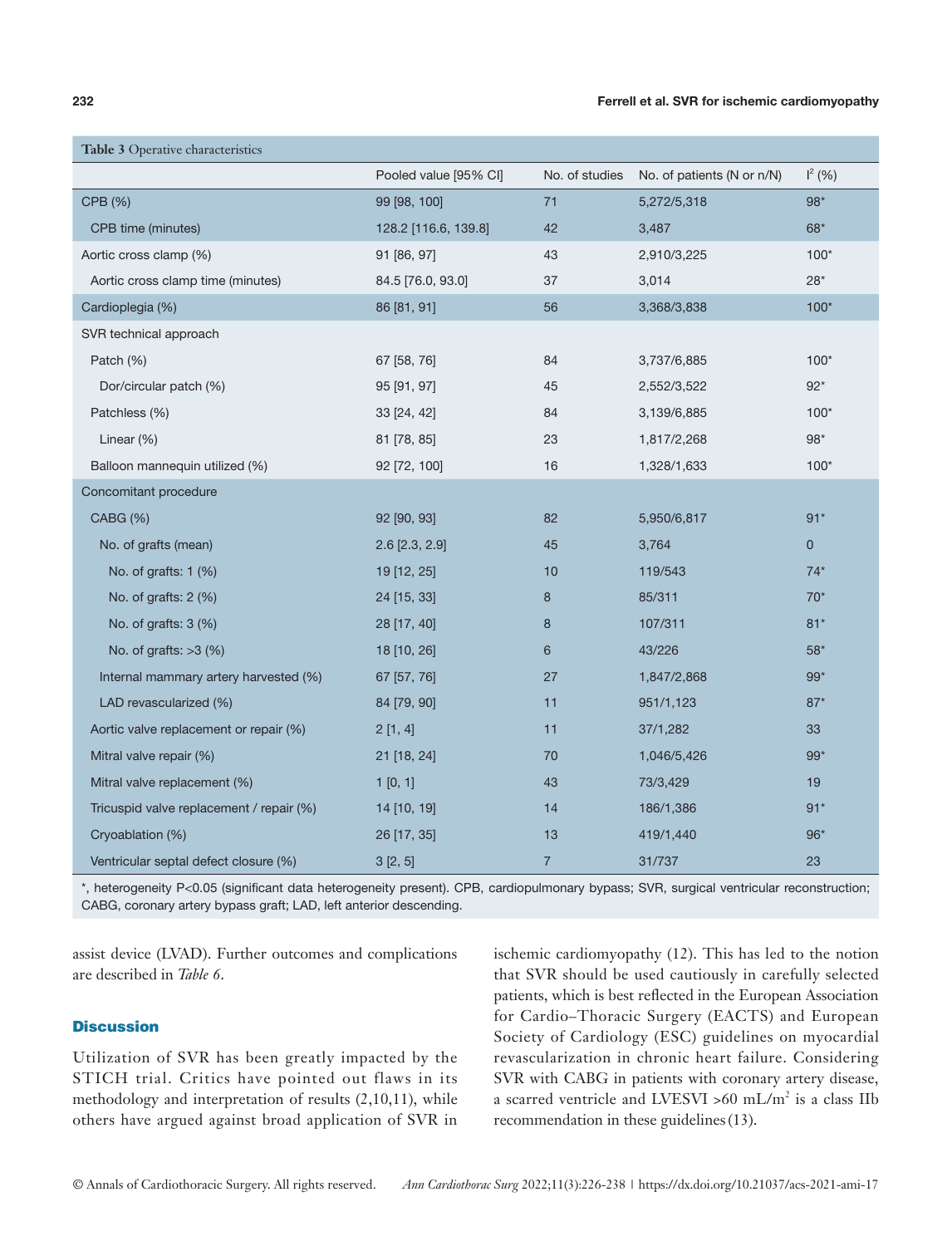| Table 4 Post-operative characteristics    |                         |                |                            |                     |
|-------------------------------------------|-------------------------|----------------|----------------------------|---------------------|
|                                           | Pooled value [95% CI]   | No. of studies | No. of patients (N or n/N) | $I^2(% )$           |
| Latest follow-up EF (%)                   | 40.9 [39.4, 42.4]       | 63             | 5,310                      | $\mathbf 0$         |
| EF, $3$ month $(\%)$                      | 39.0 [34.9, 43.1]       | 4              | 250                        | $\mathbf 0$         |
| EF, 1 year (%)                            | 41.1 [35.0, 47.3]       | 6              | 408                        | $\mathbf 0$         |
| EF, 2 year (%)                            | 37.8 [32.3, 43.4]       | 5              | 395                        | $\mathbf 0$         |
| Cardiac index (L/min/m <sup>2</sup> )     | $2.8$ [ $2.5$ , $3.2$ ] | 6              | 373                        | $\mathsf{O}$        |
| SVI ( $mL/m^2$ )                          | 29.2 [18.1, 40.2]       | 5              | 222                        | 34                  |
| LVEDVI $(mL/m^2)$                         | 79.6 [73.6, 85.7]       | 35             | 2,363                      | 14                  |
| LVESVI $(mL/m^2)$                         | 46.8 [43.5, 50.1]       | 40             | 2,747                      | $\overline{0}$      |
| LVEDV (mL)                                | 140.1 [121.1, 159.1]    | 18             | 1,596                      | $59*$               |
| LVESV (mL)                                | 72.2 [60.5, 83.9]       | 17             | 1,438                      | $40*$               |
| LVEDD (mm)                                | 58.3 [56.6, 60.0]       | 30             | 2,884                      | 0                   |
| LVESD (mm)                                | 45.0 [42.8, 47.3]       | 22             | 1,897                      | $\mathbf 0$         |
| Diastolic eccentricity index              | $0.7$ [0.7, 0.8]        | 6              | 541                        | 29                  |
| Systolic eccentricity index               | $0.8$ [0.7, 0.9]        | $\overline{4}$ | 434                        | $\mathsf{O}\xspace$ |
| Diastolic sphericity index                | $0.6$ [0.5, 0.7]        | 5              | 1,028                      | $70*$               |
| Systolic sphericity index                 | $0.6$ [0.6, 0.7]        | 3              | 574                        | 28                  |
| $E/A$ (cm/s)                              | $1.7$ [0.9, 2.4]        | 5              | 576                        | 43                  |
| $E/E'$ (cm/s)                             | 21.2 [14.0, 28.4]       | 3              | 180                        | $\mathbf 0$         |
| Pulmonary artery pressure, mean (mmHg)    | 25.6 [22.2, 29.0]       | 8              | 542                        | 0                   |
| Pulmonary capillary wedge pressure (mmHg) | 10.9 [7.5, 14.2]        | $6\phantom{1}$ | 352                        | $\mathbf 0$         |
| Pulmonary hypertension (%)                | 15 [5, 25]              | 3              | 34/208                     | $82*$               |
| MR Grade (mean)                           | $0.9$ [0.7, 1.1]        | 14             | 1,028                      | $\mathbf 0$         |
| MR Grade 0 (%)                            | 43 [29, 57]             | 7              | 532/1,070                  | $88*$               |
| MR Grade 1 (%)                            | 22 [12, 38]             | $\bf 8$        | 206/1,114                  | $92*$               |
| MR Grade 2 (%)                            | 14 [8, 24]              | 7              | 229/1,025                  | $86*$               |
| MR Grade 3 (%)                            | 6 [3, 10]               | 5              | 19/393                     | $\pmb{0}$           |
| MR grade 4 (%)                            | 3[2, 5]                 | 5              | 15/455                     | $\mathbf 0$         |
| NYHA Class (mean)                         | $1.8$ [1.5, 2.0]        | 21             | 1,181                      | $\mathsf{O}\xspace$ |
| NYHA Class I (%)                          | 49 [36, 62]             | 23             | 798/1,916                  | $98*$               |
| NYHA Class II (%)                         | 31 [23, 39]             | 22             | 499/1,632                  | $93*$               |
| NYHA Class III (%)                        | 6[4, 8]                 | 20             | 99/1,306                   | $71*$               |
| NYHA Class IV (%)                         | 1[0, 2]                 | 19             | 28/1,254                   | 6                   |

\*, heterogeneity P<0.05 (significant data heterogeneity present). EF, ejection fraction; SVI, systolic volume index; LVEDVI, left ventricle enddiastolic volume index; LVESVI, left ventricle end-systolic volume index; LVEDV, left ventricle end-diastolic volume; LVESV, left ventricle end-systolic volume; LVEDD, left ventricle end-diastolic diameter; LVESD, left ventricle end-systolic diameter; MR, mitral regurgitation; NYHA, New York Heart Association.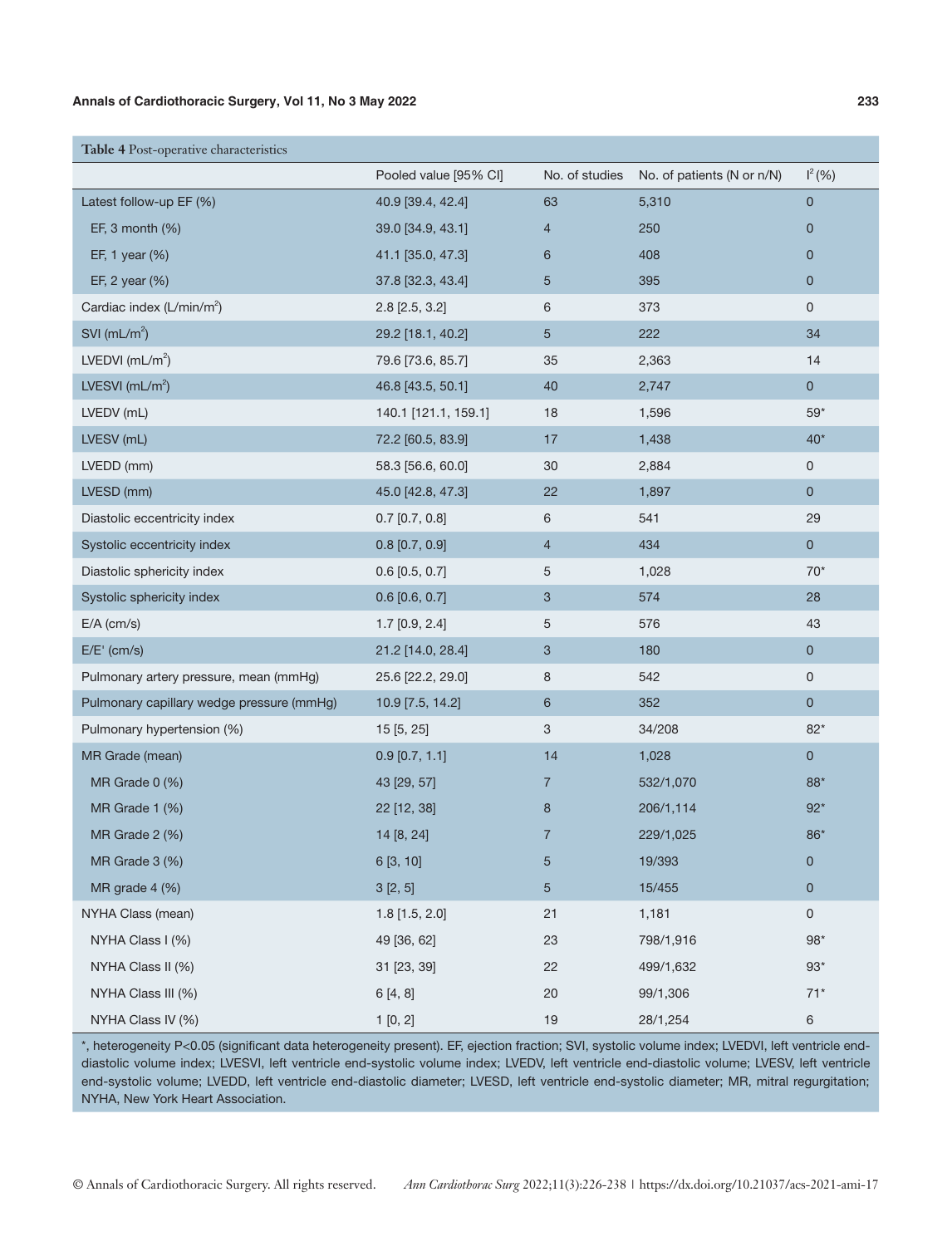| <b>Table 5</b> Pre- versus post-operative characteristics |                   |                    |                             |                |                   |                    |                             |                |         |  |
|-----------------------------------------------------------|-------------------|--------------------|-----------------------------|----------------|-------------------|--------------------|-----------------------------|----------------|---------|--|
|                                                           | Pre-operative     |                    |                             |                | Post-operative    |                    |                             |                |         |  |
| Characteristics                                           | No. of<br>studies | No. of<br>patients | Pooled value [95% CI] $I^2$ |                | No. of<br>studies | No. of<br>patients | Pooled value [95% CI] $I^2$ |                | P value |  |
| EF(%)                                                     | 82                | 6,925              | 30.0 [28.8, 31.2]           | $\mathbf{0}$   | 63                | 5,310              | 40.9 [39.4, 42.4]           | $\overline{0}$ | < 0.01  |  |
| Cardiac index<br>(L/min/m <sup>2</sup> )                  | 10                | 583                | $2.4$ [ $2.2$ , $2.6$ ]     | 0              | 6                 | 373                | $2.8$ [ $2.5$ , $3.2$ ]     | 0              | 0.04    |  |
| LVEDVI ( $mL/m2$ )                                        | 45                | 3,325              | 119.9 [112.1, 127.6]        | 15             | 35                | 2,363              | 79.6 [73.6, 85.7]           | 14             | < 0.01  |  |
| LVESVI $(mL/m2)$                                          | 51                | 3,723              | 83.9 [79.3, 88.4]           | $\mathbf{0}$   | 40                | 2,747              | 46.8 [43.5, 50.1]           | 0              | < 0.01  |  |
| LVEDD (mm)                                                | 36                | 3,267              | 63.8 [62.0, 65.6]           | $\mathbf{0}$   | 30                | 2,884              | 58.3 [56.6, 60.0]           | $\overline{0}$ | < 0.01  |  |
| LVESD (mm)                                                | 29                | 2,275              | 49.9 [48.1, 51.7]           | $\mathbf{0}$   | 22                | 1,897              | 45.0 [42.8, 47.3]           | $\mathbf{0}$   | < 0.01  |  |
| PAP (mmHq)                                                | 16                | 1,678              | 29.0 [25.3, 32.6]           | $\mathbf{0}$   | 8                 | 542                | 25.6 [22.2, 29.0]           | 0              | 0.18    |  |
| PCWP (mmHg)                                               | $\overline{7}$    | 467                | 13.6 [10.1, 17.1]           | 0              | 6                 | 352                | 10.9 [7.5, 14.2]            | 0              | 0.27    |  |
| Pulmonary<br>hypertension (%)                             | 5                 | 85/366             | 23 [13, 32]                 | $84*$          | 3                 | 34/208             | 15 [5, 25]                  | $82*$          | 0.34    |  |
| MR grade (mean)                                           | 17                | 1,127              | $1.6$ [1.3, 1.8]            | 16             | 14                | 1,028              | $0.9$ [0.7, 1.1]            | 0              | < 0.01  |  |
| <b>NYHA class</b><br>(mean)                               | 34                | 2.092              | $3.0$ [2.8, 3.1]            | $\overline{0}$ | 21                | 1,181              | $1.8$ [1.5, 2.0]            | 0              | < 0.01  |  |

\*, heterogeneity P<0.05 (significant data heterogeneity present). EF, Ejection fraction; LVEDVI, left ventricle end-diastolic volume index; LVESVI, left ventricle end-systolic volume index; LVEDD, left ventricle end-diastolic diameter; LVESD, left ventricle end-systolic diameter; PAP, pulmonary artery pressure; PCWP, pulmonary capillary wedge pressure; MR, mitral regurgitation; NYHA, New York Heart Association.



**Figure 2** Pooled survival over time after surgical ventricular reconstruction (SVR). Central line represents pooled mean while shaded region represents 95% confidence intervals.

Of note, the STICH trial was not included in our systematic review/meta-analysis to avoid overlap and double entry of data from its participating institutions. It is worth mentioning that the STICH trial included 501 patients who underwent CABG + SVR (8), while our analysis is based on pooled data from 7,685 patients who all underwent SVR with 92% undergoing concomitant CABG.

The main criticism of STICH is related to patient selection/inclusion and procedural issues. An average reduction of 19% in LVESVI was reported in the CABG + SVR group (8), which is lower than the benchmark of at least a 30% reduction usually achieved by SVR (11). This could have affected the results because postoperative LVESVI is associated with survival. Patients with a postoperative LVESVI greater than 60 mL/m<sup>2</sup> have poorer survival than those with an LVESVI <60 mL/m<sup>2</sup> (14). Our analysis shows a reduction in LVESVI from 83.9 mL/m<sup>2</sup> preoperatively to  $46.8 \text{ mL/m}^2$  postoperatively—a decrease of 44% and below the 60 mL/m<sup>2</sup> threshold for survival benefit.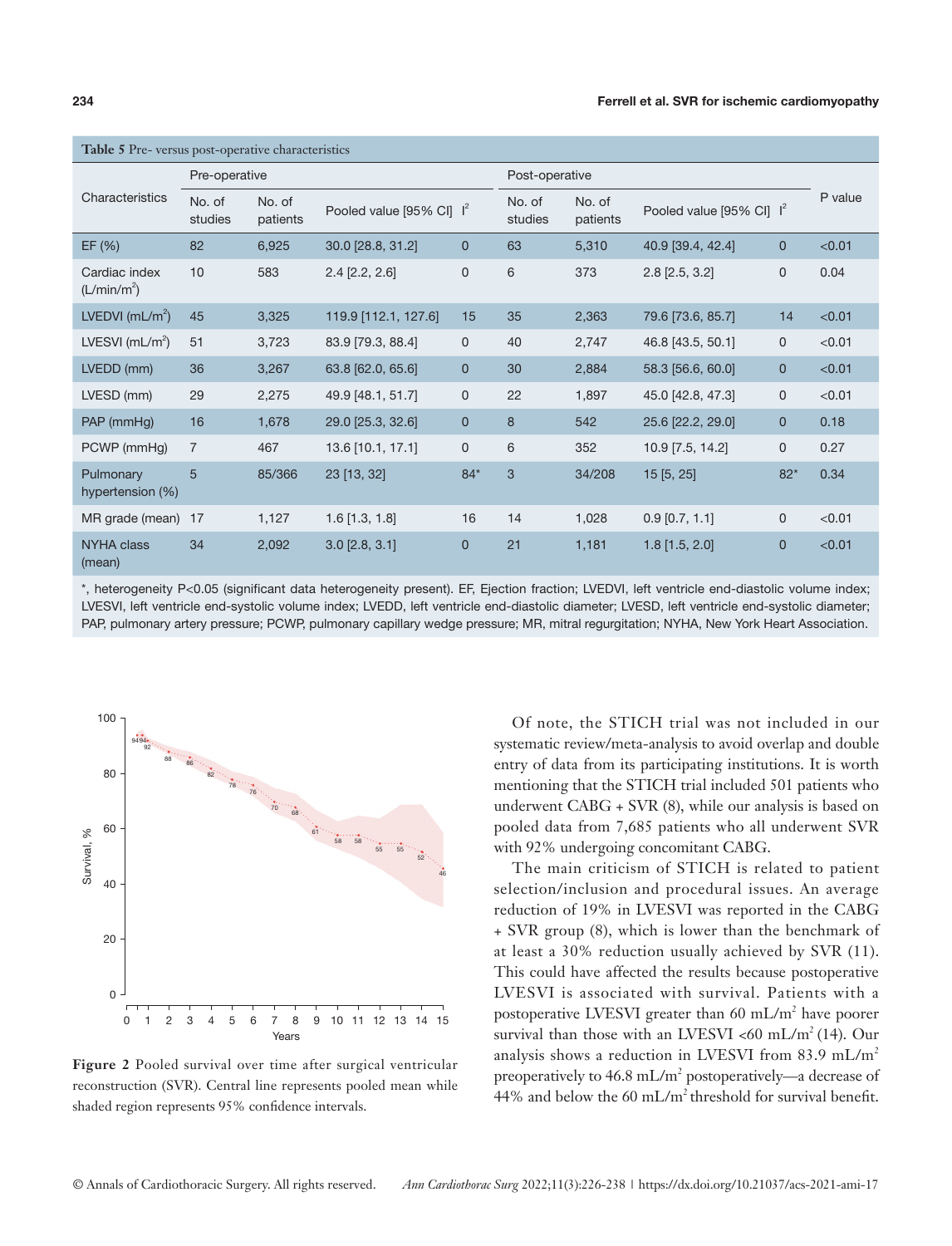| Table 6 Surgical ventricular reconstruction outcomes and complications |                       |                |                            |               |  |  |  |  |  |  |
|------------------------------------------------------------------------|-----------------------|----------------|----------------------------|---------------|--|--|--|--|--|--|
|                                                                        | Pooled value [95% CI] | No. of studies | No. of patients (N or n/N) | $\vert^{2}$ ( |  |  |  |  |  |  |
| Hospital admission                                                     |                       |                |                            |               |  |  |  |  |  |  |
| Prolonged ventilation (%)                                              | 9[4, 14]              | 6              | 34/341                     | 65'           |  |  |  |  |  |  |
| Time on ventilator (hours)                                             | 27.0 [20.9, 33.1]     | 6              | 369                        |               |  |  |  |  |  |  |
| Placement of IABP intra- or post-operative (%)                         | 20 [16, 24]           | 50             | 864/4.611                  | 95'           |  |  |  |  |  |  |

| Time on ventilator (hours)                     | 27.0 [20.9, 33.1] | 6              | 369       | $\mathbf 0$         |
|------------------------------------------------|-------------------|----------------|-----------|---------------------|
| Placement of IABP intra- or post-operative (%) | 20 [16, 24]       | 50             | 864/4,611 | $95*$               |
| Inotropic support required (%)                 | 43 [33, 53]       | 14             | 766/1,663 | $95*$               |
| Inotropic support duration (hours)             | 44.2 [22.0, 66.5] | 3              | 175       | $\mathbf{0}$        |
| Hospital length of stay (days)                 | 12.4 [9.8, 15.0]  | 13             | 821       | 18                  |
| ICU length of stay (days)                      | $4.4$ [3.3, 5.5]  | 13             | 974       | $\mathbf 0$         |
| Total follow up (months)                       | 27.5 [21.0, 34.0] | 24             | 2,201     | $59*$               |
| Mortality                                      |                   |                |           |                     |
| Operative mortality (%)                        | 4[3, 5]           | 74             | 344/6,414 | $48*$               |
| Late mortality (%)                             | 19 [9, 34]        | 8              | 122/577   | $80*$               |
| Mortality, Linear (%)                          | 20 [7, 44]        | 5              | 118/464   | $82*$               |
| Mortality, Dor (%)                             | 12 [8, 17]        | 10             | 42/399    | 20                  |
| Subsequent procedure                           |                   |                |           |                     |
| Placement of defibrillator (%)                 | 5[3, 8]           | 9              | 67/1,080  | $65*$               |
| Placement of pacemaker (%)                     | 7[3, 11]          | 3              | 48/873    | $77*$               |
| Placement of LVAD (%)                          | 2[0, 5]           | 4              | 17/714    | $72*$               |
| Heart transplantation (%)                      | 2[1, 3]           | $\overline{4}$ | 24/981    | $\mathbf{0}$        |
| Complication                                   |                   |                |           |                     |
| Angina (%)                                     | 5[2, 9]           | 3              | 5/108     | $\mathsf{O}\xspace$ |
| Myocardial infarction (%)                      | 4[2, 6]           | $\overline{7}$ | 27/840    | 22                  |
| Low cardiac output (%)                         | 13 [9, 17]        | 13             | 119/862   | $80*$               |
| Atrial fibrillation (%)                        | 23 [17, 29]       | 9              | 294/1,170 | $81*$               |
| Ventricular tachycardia (%)                    | 6[2, 9]           | 6              | 39/738    | $76*$               |
| Bleeding (%)                                   | 3[1, 5]           | 4              | 13/325    | 10                  |
| Respiratory failure (%)                        | 9[5, 13]          | 6              | 49/506    | $55*$               |
| Cerebrovascular accident (%)                   | 1[1,3]            | 19             | 48/2,539  | 19                  |
| Infection, unspecified (%)                     | 11 [5, 18]        | 5              | 64/498    | $81*$               |
| Wound Infection (%)                            | 3[0, 7]           | 3              | 7/168     | 64                  |
| Pneumonia (%)                                  | 6 [3, 11]         | 4              | 18/329    | 0                   |
| Mediastinitis (%)                              | 1[0, 3]           | 5              | 5/283     | 0                   |
| Sepsis (%)                                     | 3[1, 6]           | 3              | 9/228     | $\mathsf{O}\xspace$ |
| Renal insufficiency (%)                        | 5[3, 7]           | 19             | 140/1,888 | $75*$               |
| Dialysis (%)                                   | 3[1, 6]           | $\overline{4}$ | 15/747    | 49                  |
| Table 6 (continued)                            |                   |                |           |                     |

 $l^2$  (%)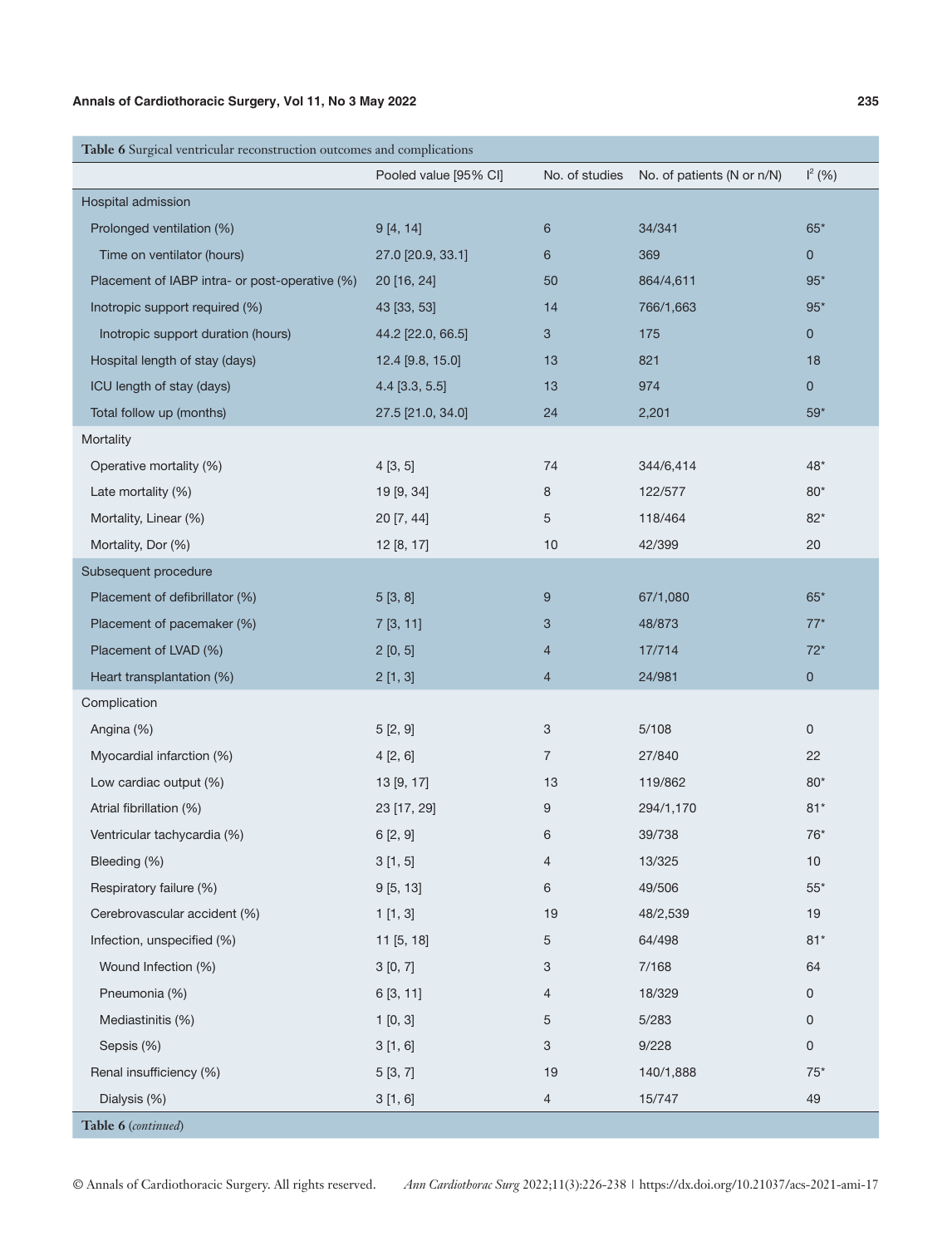| Table 6 (continued)     |                       |                |                            |             |
|-------------------------|-----------------------|----------------|----------------------------|-------------|
|                         | Pooled value [95% CI] | No. of studies | No. of patients (N or n/N) | $I^2(96)$   |
| Cause of death          |                       |                |                            |             |
| Arrhythmia (%)          | 3[1, 4]               | 14             | 48/1,118                   | $62*$       |
| Heart failure (%)       | 7[5, 10]              | 15             | 108/1,453                  | $49*$       |
| Cerebrovascular (%)     | 2[2, 4]               | 12             | 25/1,328                   | $\mathbf 0$ |
| Multi-organ failure (%) | 2[1, 3]               | 6              | 11/407                     | $\mathbf 0$ |
| Pneumonia (%)           | 2[0, 4]               | $\overline{7}$ | 11/300                     | $\mathbf 0$ |
| Cancer (%)              | 1[1, 2]               | 12             | 28/1,111                   | 6           |
| Sepsis (%)              | 3[1, 5]               | 5              | 7/194                      | $\mathbf 0$ |
| Sudden death (%)        | 3 [2, 4]              | 6              | 25/755                     | $0^*$       |
| Unknown (%)             | 3[1, 7]               | 5              | 12/569                     | 43          |

\*, heterogeneity P<0.05 (significant data heterogeneity present). IABP, intra-aortic balloon pump; ICU, intensive care unit.

Our results are comparable to the 30% to 50% pre- to postoperative reduction reported in the literature (10,11). This decrease in LVESVI, together with a reduction in the radius of the ventricle, decreases myocardial wall stress according to Laplace's law. This is a potent means of inducing reverse remodeling (14,15).

Our results show an increase of mean LVEF from 30.0% preoperatively to 40.9% postoperatively. This is comparable to a series reported by Dor *et al.* where LVEF increased from 26% to 44% one year after SVR (10). In contrast, LVEF of STICH patients undergoing CABG plus SVR increased from 21% to 27% only (8). Variation in technique could account for this difference because more than half of these patients had an LVESVI >60 mL/m<sup>2</sup> after surgery (8). After SVR, a mean increase of 10 to 15 points in LVEF has been previously reported (16). This improvement in LVEF is due to the decrease in wall tension and improved contractility resulting from scar removal and restoration of the elliptical shape of the left ventricle (17).

One potential drawback previously reported by Dor is the late worsening of pulmonary hypertension after SVR, which was thought to be due to reduced compliance of the left ventricle by surgical reshaping (7,16). In our analysis, the incidence of pulmonary hypertension trended down from 23% (14–37%) preoperatively to 15% (5–40%) postoperatively (P=0.34). Though this data was limited by the small number of articles with such information reported, the improvement is likely due to an improvement in systolic and

diastolic function which subsequently reduces pulmonary pressure. As a result, a reduction in congestive heart failure symptoms is expected, which our results support with an improvement in NYHA functional classification score after SVR. Similar results are also reported by Patel *et al.* (18).

In our analysis, 21% had concomitant mitral valve repair and 1% had mitral valve replacement. The degree of MR significantly decreased pre to post-operatively (1.6 *vs.* 0.9) (P<0.01). The Reconstructive Endoventricular Surgery, returning Torsion Original Radius Elliptical Shape to the LV (RESTORE) group has reported similar outcomes, with 23% of their population undergoing mitral valve intervention (22% repair, 1% replacement) (19).

We report an operative mortality of 4% in this metaanalysis. Survival at 1, 5, 10 and 15 years was 92%, 78%, 58%, and 46% respectively. In a recent series, Dor described a 5-year survival of 88% and 79% survival at 100 months post-SVR (10). Isomura *et al.* from the RESTORE group reported an 8-year survival of 82.4% in patients with postoperative LVESVI <90 mL/m<sup>2</sup> while patients with postoperative LVESVI > 90 mL/m<sup>2</sup> had 0% survival at eight years (19). In the present review, eight-year survival was 68% with an LVESVI of 46.8 mL/m2 postoperatively. Our lower reported survival at eight years is likely due to the inclusion of patients with postoperative LVESVI >90 mL/m<sup>2</sup> in included studies. Nonetheless, our results support several other studies, mentioned previously, suggesting the survival benefit of SVR.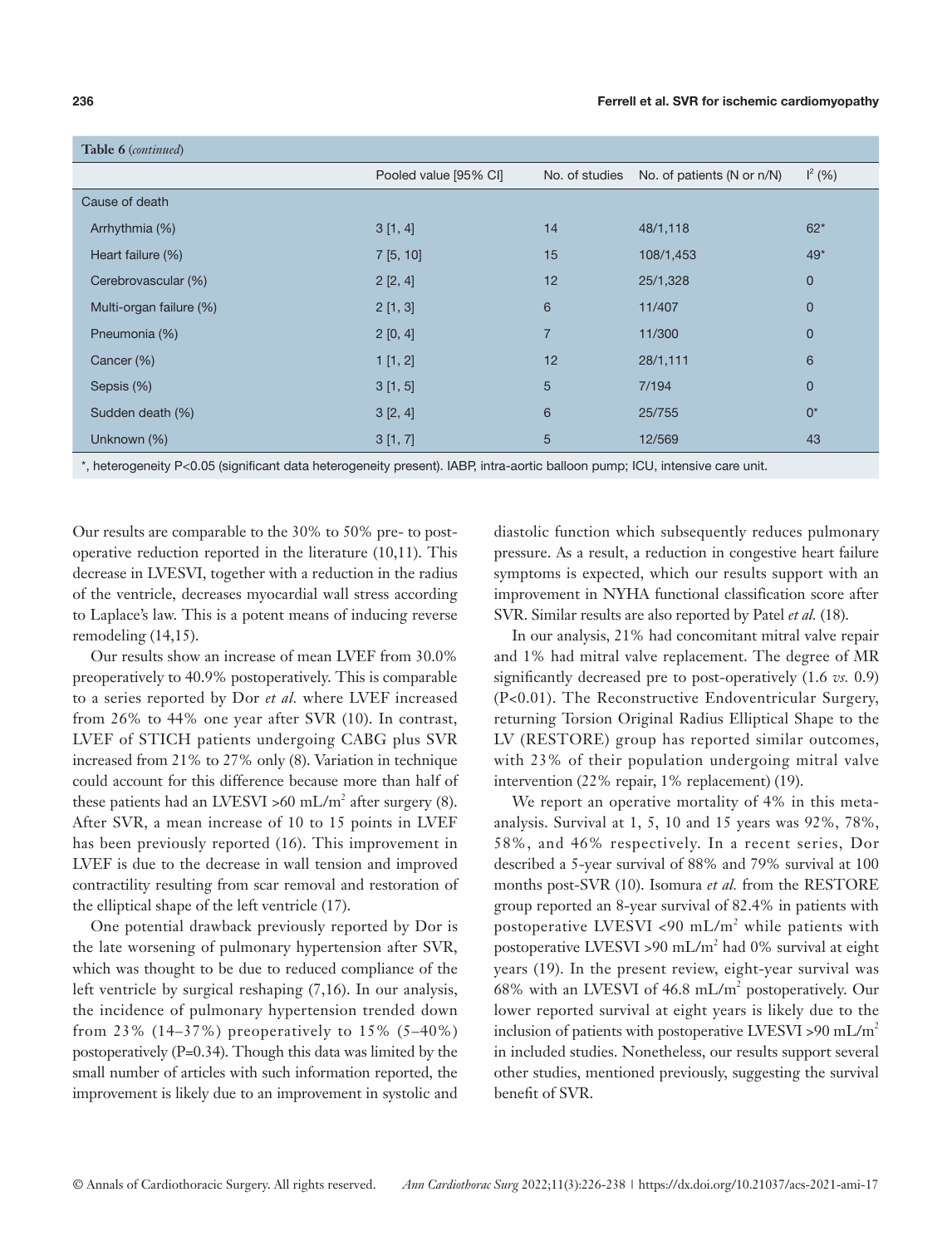#### **Limitations**

A large number of retrospective studies are included in the analysis. Due to their risk of bias, much of the data is considered moderate quality in our GRADE assessment. However, this represents the largest dataset of SVR patients to have been analyzed. We were unable to complete a quantitative comparison for CABG *vs.* CABG + SVR since most studies did not have comparative arms for statistical analysis; therefore, we were unable to report survival benefit. Additional future analysis exploring mitral valve intervention in SVR would be beneficial. We also acknowledge the differences in patient selection and surgical technique of SVR, however it was a fundamental limitation that cannot be addressed when working with pooled data.

# **Conclusions**

Surgical ventricular reconstruction reduces left ventricular volume and improves systolic function in patients with ischemic cardiomyopathy. Our results suggest long term survival comparable to existing reports and good symptomatic improvement following intervention. Further research is still needed to explore the optimal indications of SVR and to identify the group of patients who benefit the most from it.

# Acknowledgments

*Funding:* None.

#### Footnote

*Conflicts of Interest:* The authors have no conflicts of interest to declare.

*Open Access Statement:* This is an Open Access article distributed in accordance with the Creative Commons Attribution-NonCommercial-NoDerivs 4.0 International License (CC BY-NC-ND 4.0), which permits the noncommercial replication and distribution of the article with the strict proviso that no changes or edits are made and the original work is properly cited (including links to both the formal publication through the relevant DOI and the license). See: [https://creativecommons.org/licenses/by-nc-nd/4.0/.](https://creativecommons.org/licenses/by-nc-nd/4.0/)

# **References**

1. Bhatt AS, Ambrosy AP, Velazquez EJ. Adverse Remodeling

and Reverse Remodeling After Myocardial Infarction. Curr Cardiol Rep 2017;19:71.

- 2. Gaudino M, Castelvecchio S, Rahouma M, et al. Results of surgical ventricular reconstruction in a specialized center and in comparison to the STICH trial: Rationale and study protocol for a patient-level pooled analysis. J Card Surg 2021;36:689-92.
- 3. Tennant R, Wiggers C. The effect of coronary occlusion on myocardial contraction. Am J Physiol-Leg Content 1935;112:351-61.
- 4. Cooley DA. Ventricular aneurysm after myocardial infarction: surgical excision with use of temporary cardiopulmonary bypass. Ann Thorac Surg 1988;46:589.
- 5. Dor V, Saab M, Coste P, et al. Left ventricular aneurysm: a new surgical approach. Thorac Cardiovasc Surg 1989;37:11-9.
- 6. Jatene AD. Left ventricular aneurysmectomy. Resection or reconstruction. J Thorac Cardiovasc Surg 1985;89:321-31.
- 7. Dor V, Sabatier M, Di Donato M, et al. Efficacy of endoventricular patch plasty in large postinfarction akinetic scar and severe left ventricular dysfunction: comparison with a series of large dyskinetic scars. J Thorac Cardiovasc Surg 1998;116:50-9.
- 8. Jones RH, Velazquez EJ, Michler RE, et al. Coronary bypass surgery with or without surgical ventricular reconstruction. N Engl J Med 2009;360:1705-17.
- 9. Calafiore AM, Iaco' AL, Kheirallah H, et al. Outcome of left ventricular surgical remodelling after the STICH trial. Eur J Cardiothorac Surg 2016;50:693-701.
- 10. Dor V, Civaia F, Alexandrescu C, et al. Favorable effects of left ventricular reconstruction in patients excluded from the Surgical Treatments for Ischemic Heart Failure (STICH) trial. J Thorac Cardiovasc Surg 2011;141:905- 16, 916.e1-4.
- 11. Buckberg GD. Surgical ventricular restoration after flawed STICH trial: results when guidelines followed. Eur J Cardiothorac Surg 2016;50:702-3.
- 12. Toole JM. Surgical ventricular restoration, myocardial viability, and your mother's fine China. J Thorac Cardiovasc Surg 2014;148:2684-5.
- 13. Task Force on Myocardial Revascularization of the European Society of Cardiology (ESC) and the European Association for Cardio-Thoracic Surgery (EACTS); European Association for Percutaneous Cardiovascular Interventions (EAPCI); Wijns W, et al. Guidelines on myocardial revascularization. Eur Heart J 2010;31:2501-55.
- 14. Di Donato M, Castelvecchio S, Menicanti L. End-systolic volume following surgical ventricular reconstruction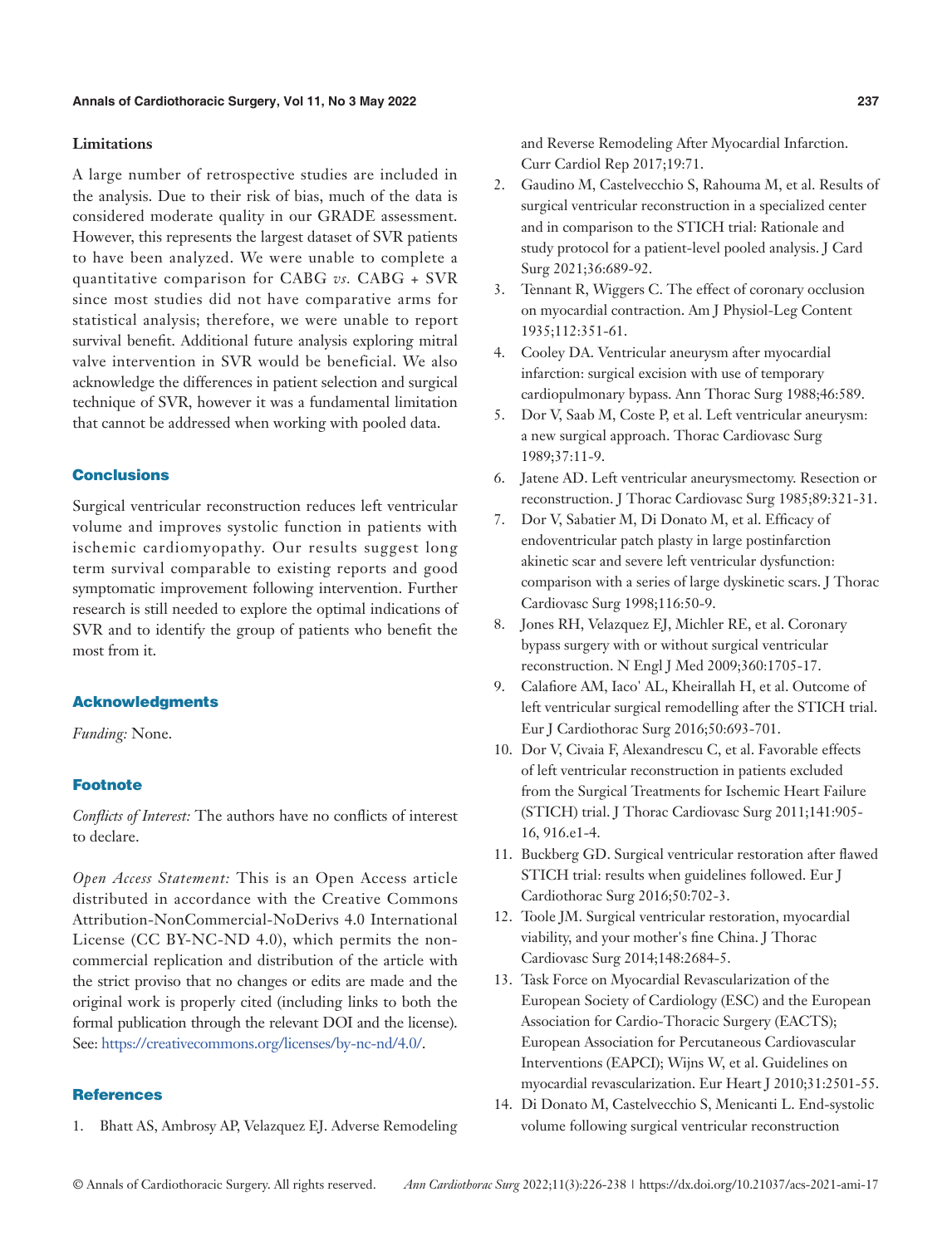# **238** Ferrell et al. SVR for ischemic cardiomyopathy

impacts survival in patients with ischaemic dilated cardiomyopathy. Eur J Heart Fail 2010;12:375-81.

- 15. Bruggink AH, van Oosterhout MF, de Jonge N, et al. Reverse remodeling of the myocardial extracellular matrix after prolonged left ventricular assist device support follows a biphasic pattern. J Heart Lung Transplant 2006;25:1091-8.
- 16. Dor V. Left ventricular reconstruction for ischemic cardiomyopathy. J Card Surg 2002;17:180-7.
- 17. Di Donato M, Sabatier M, Toso A, et al. Regional myocardial performance of non-ischaemic zones remote

**Cite this article as:** Ferrell BE, Jimenez DC, Ahmad D, Malkani K, Rosen JL, Gaw G, Plestis KA, Guy TS, Massey HT, Tchantchaleishvili V. Surgical ventricular reconstruction for ischemic cardiomyopathy—a systematic review and metaanalysis of 7,685 patients. Ann Cardiothorac Surg 2022;11(3):226- 238. doi: 10.21037/acs-2021-ami-17

from anterior wall left ventricular aneurysm. Effects of aneurysmectomy. Eur Heart J 1995;16:1285-92.

- 18. Patel ND, Williams JA, Nwakanma LU, et al. Surgical ventricular restoration for advanced congestive heart failure: should pulmonary hypertension be a contraindication? Ann Thorac Surg 2006;82:879-88; discussion 888.
- 19. Isomura T, Hoshino J, Fukada Y, et al. Volume reduction rate by surgical ventricular restoration determines late outcome in ischaemic cardiomyopathy. Eur J Heart Fail 2011;13:423-31.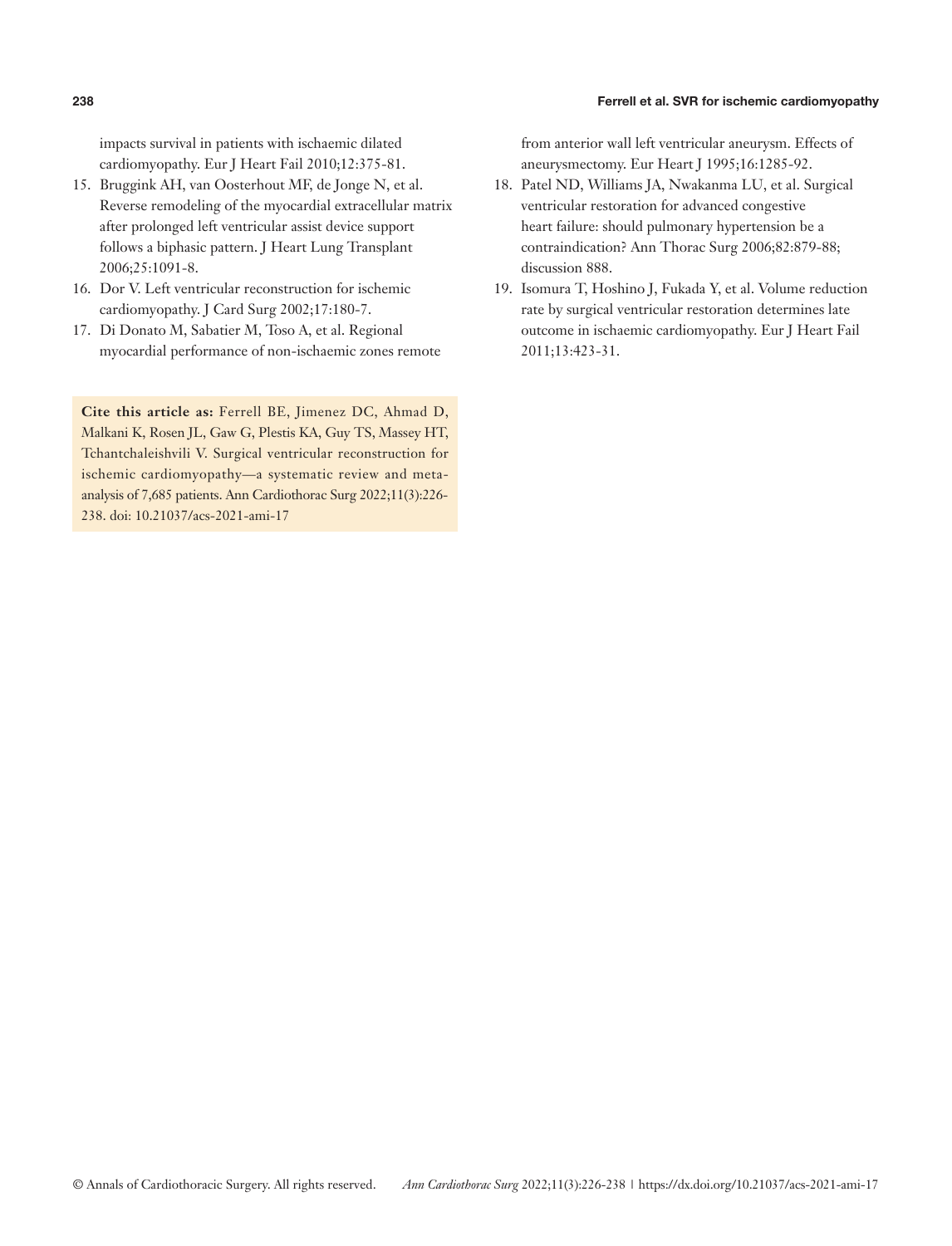|                      | Table S1 Studies included in the meta-analysis                                                                                                                                                                    |                   |                                                        |                   |                   |                       |                           |
|----------------------|-------------------------------------------------------------------------------------------------------------------------------------------------------------------------------------------------------------------|-------------------|--------------------------------------------------------|-------------------|-------------------|-----------------------|---------------------------|
| <b>First Author</b>  | Title                                                                                                                                                                                                             | Year<br>Published | Journal                                                | <b>Study Date</b> | Type of<br>Study  | Number of<br>Patients | <b>Total NOS</b><br>score |
| <b>Bennetts</b>      | Left ventricular reconstruction by modified linear technique with absorbable suture.                                                                                                                              | 2007              | Heart, lung & circulation                              | 1999-2004         | Prospective       | 52                    | 6                         |
| Goh                  | Surgical ventricular restoration procedure: single-center comparison of Surgical Treatment of<br>Ischemic Heart Failure (STICH) versus non-STICH patients.                                                        | 2013              | The Annals of thoracic surgery                         | 2002-2006         | Prospective       | 21                    | 6                         |
| Raman                | Failure modes of left ventricular reconstruction or the Dor procedure: a multi-institutional<br>perspective.                                                                                                      | 2006              | European journal of cardio-thoracic surgery            | 1997-2005         | Retrospective 284 |                       | 5                         |
| <b>Bove</b>          | Short-term systolic and diastolic ventricular performance after surgical ventricular restoration 2009<br>for dilated ischemic cardiomyopathy.                                                                     |                   | European journal of cardio-thoracic surgery            | 2005-2008         | Retrospective 23  |                       | $\overline{7}$            |
| Silveira             | A bovine pericardium rigid prosthesis for left ventricle restoration: 12 years of follow-up.                                                                                                                      | 2011              | Revista brasileira de cirurgia cardiovascular          | 1999-2007         | Retrospective 72  |                       | 6                         |
| Contreras            | Left Ventricular Reconstruction Surgery in Candidates for Heart Transplantation.                                                                                                                                  | 2019              | Brazilian journal of cardiovascular surgery            | 2010-2016         | Retrospective 34  |                       | 6                         |
| Prates               | Late results of endoventricular patch plasty repair in akinetic and dyskinetic areas after acute<br>myocardial infarction.                                                                                        | 2002              | Arquivos brasileiros de cardiologia                    | 1991-2000         | Retrospective 52  |                       | 6                         |
| Gomes                | The renewed concept of the Batista operation for ischemic cardiomyopathy: maximum<br>ventricular reduction.                                                                                                       | 2011              | Revista brasileira de cirurgia cardiovascular          | 2002-2008         | Prospective       | 76                    | 6                         |
| Campagnucci          | Left ventricular aneurysmectomy with continuous beating heart: Early results                                                                                                                                      | 2006              | Brazilian Journal of Cardiovascular Surgery            | 1997-2005         | Retrospective 34  |                       | 5                         |
|                      | Mickleborough Left ventricular reconstruction: Early and late results.                                                                                                                                            | 2004              | The Journal of thoracic and cardiovascular<br>surgery  | 1983-2002         | Prospective       | 285                   | $\overline{7}$            |
| Wei                  | Left Ventricular Aneurysm Repair: Off-pump Linear Plication versus On-pump Patch Plasty.                                                                                                                          | 2019              | Brazilian journal of cardiovascular surgery            | 2006-2016         | Retrospective 90  |                       | 8                         |
| Cui                  | The Pacopexy procedure for left ventricular aneurysm: a 10-year clinical experience.                                                                                                                              | 2020              | Surgery today                                          | 1998-2015         | Retrospective 92  |                       | 6                         |
| Song                 | Results of Left Ventricular Reconstruction With and Without Mitral Valve Surgery.                                                                                                                                 | 2020              | The Annals of thoracic surgery                         | 1999-2017         | Retrospective 523 |                       | $\overline{7}$            |
| Liu                  | Role of surgical ventricular restoration in the treatment of ischemic cardiomyopathy.                                                                                                                             | 2013              | The Annals of thoracic surgery                         | 1998-2008         | Case control      | -94                   | 8                         |
| Yan                  | Impact of surgical ventricular restoration on early and long-term outcomes of patients with left 2018<br>ventricular aneurysm: A single-center experience.                                                        |                   | Medicine                                               | 2005-2015         | Retrospective 102 |                       | 5                         |
| Zheng                | Single-centre experience with perioperative use of hypothermic fibrillatory arrest without<br>aortic occlusion in left ventricular aneurysm resection concomitant with on-pump coronary<br>artery bypass grafting | 2017              | <b>Surgical Practice</b>                               | 2005-2012         | Retrospective 12  |                       | 5                         |
| Wang                 | Early results after surgical treatment of left ventricular aneurysm.                                                                                                                                              | 2012              | Journal of cardiothoracic surgery                      | 2000-2009         | Retrospective 61  |                       | 7                         |
| Lange                | Absent long-term benefit of patch versus linear reconstruction in left ventricular aneurysm<br>surgery.                                                                                                           | 2005              | The Annals of thoracic surgery                         | 1974-2000         | Retrospective 305 |                       | $\overline{7}$            |
| Coskun               | Surgical treatment of left ventricular aneurysm.                                                                                                                                                                  | 2009              | Asian cardiovascular & thoracic annals                 | 1993-2002         | Retrospective 269 |                       | 6                         |
| <b>Doss</b>          | Long term follow up of left ventricular function after repair of left ventricular aneurysm. A<br>comparison of linear closure versus patch plasty.                                                                | 2001              | European journal of cardio-thoracic surgery            | 1989-1996         | Retrospective 52  |                       | $\overline{7}$            |
| Dill                 | Pre- and postoperative assessment of left ventricular function by magnetic resonance<br>imaging and 2-D-echocardiography in patients undergoing left ventricular aneurysmectomy.                                  | 2004              | The Thoracic and cardiovascular surgeon                | 1998-2001         | Retrospective 31  |                       | $\overline{4}$            |
| <b>Bechtel</b>       | The extent of akinesis is predictive of the in-hospital mortality from endoaneurysmorrhaphy                                                                                                                       | 2005              | Zeitschrift fur Kardiologie                            | 1993-1999         | Retrospective 147 |                       | 5                         |
| Huther               | Cardiac magnetic resonance imaging for the assessment of ventricular function, geometry,<br>and viability before and after surgical ventricular reconstruction.                                                   | 2011              | The Journal of thoracic and cardiovascular<br>surgery  | 2002-2008         | Retrospective 24  |                       | 5                         |
| Dardas               | Left atrial function and work after surgical ventricular restoration in postmyocardial infarction<br>heart failure.                                                                                               | 2008              | Journal of the American Society of<br>Echocardiography |                   | Prospective       | 15                    | $\overline{4}$            |
| Hartyanszky          | Personalized surgical repair of left ventricular aneurysm with computer-assisted ventricular<br>engineering.                                                                                                      | 2014              | Interactive cardiovascular and thoracic<br>surgery     | 1999-2013         | Prospective       | 41                    | $6\overline{6}$           |
| Table S1 (continued) |                                                                                                                                                                                                                   |                   |                                                        |                   |                   |                       |                           |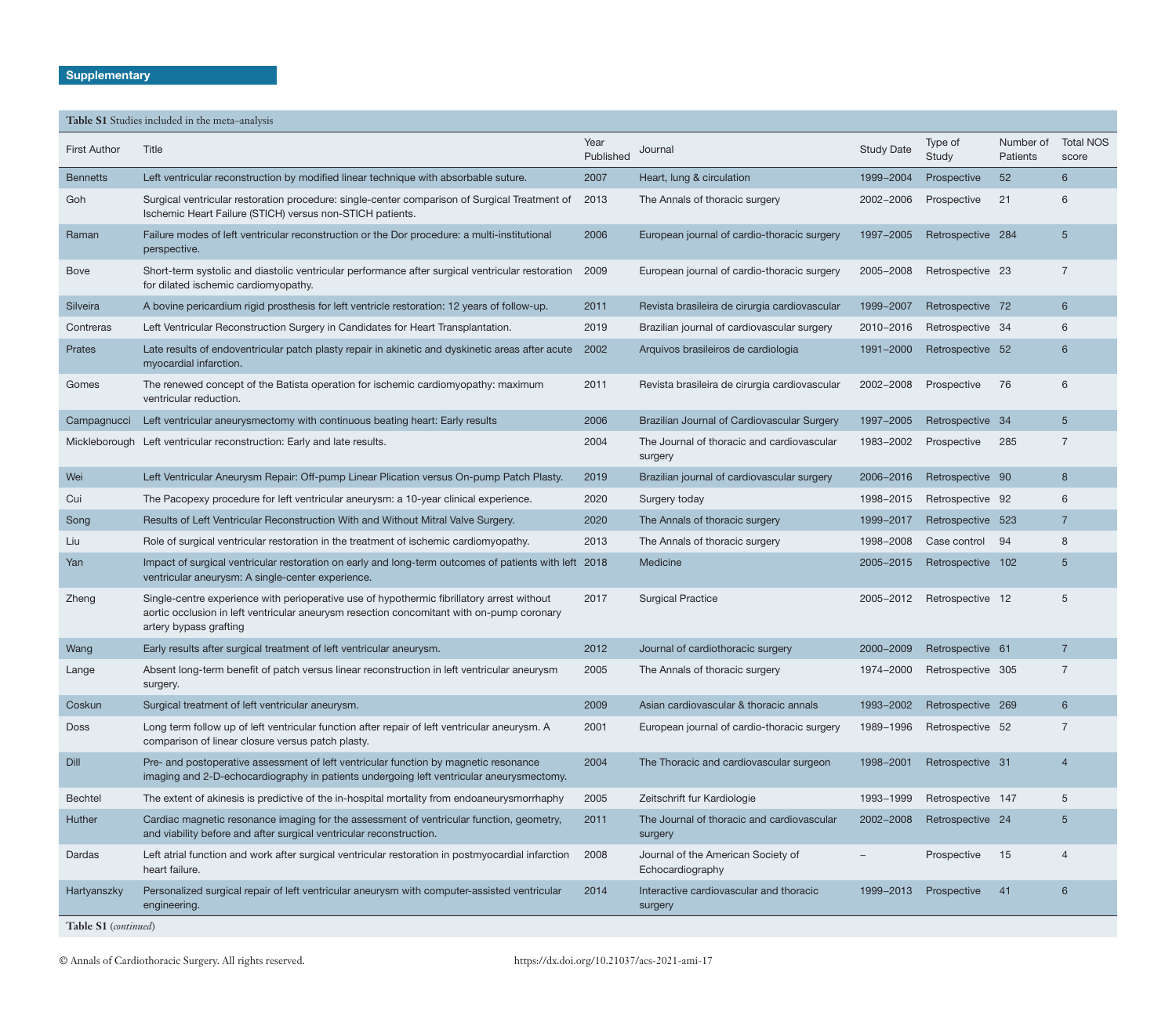| Table S1 (continued) |                                                                                                                                                                                               |                   |                                                                    |                   |                            |                       |                           |
|----------------------|-----------------------------------------------------------------------------------------------------------------------------------------------------------------------------------------------|-------------------|--------------------------------------------------------------------|-------------------|----------------------------|-----------------------|---------------------------|
| <b>First Author</b>  | Title                                                                                                                                                                                         | Year<br>Published | Journal                                                            | <b>Study Date</b> | Type of<br>Study           | Number of<br>Patients | <b>Total NOS</b><br>score |
| Rajakumar            | Role of surgical ventricular restoration post surgical treatment of heart failure (STICH) trial                                                                                               | 2019              | Indian Journal of Thoracic and Cardiovascular 2009-2016<br>Surgery |                   | Retrospective 49           |                       | 9                         |
| Jain                 | Beneficial effects of endoventricular circular patch plasty in patients with left ventricular<br>systolic dysfunction and left ventricular dyskinetic or akinetic apical segment              | 2007              | Indian Journal of Thoracic and Cardiovascular -<br>Surgery         |                   | Prospective                | 39                    | 4                         |
| Haranal              | Post infarction left ventricular aneurysm-our experience                                                                                                                                      | 2018              | Indian Journal of Thoracic and Cardiovascular 2009-2013<br>Surgery |                   | Retrospective 25           |                       | 6                         |
| Adhyapak             | Stroke volume paradox in heart failure: mathematical validation.                                                                                                                              | 2014              | Asian cardiovascular & thoracic annals                             | 2003-2006         | Prospective                | 101                   | 4                         |
| <b>Dmello</b>        | Postmyocardial infarction left ventricular dysfunction - assessment and follow up of patients<br>undergoing surgical ventricular restoration by the endoventricular patchplasty.              | 2013              | Indian heart journal                                               | 2007-2008         | Retrospective 52           |                       | 5                         |
| Mandegar             | Long-term effect of papillary muscle approximation combined with ventriculoplasty on left<br>ventricle function in patients with ischemic cardiomyopathy and functional mitral regurgitation. | 2011              | European journal of cardio-thoracic surgery                        | 2004-2005         | Retrospective 30           |                       | 4                         |
| Pocar                | Predictors of adverse events after surgical ventricular restoration for advanced ischaemic<br>cardiomyopathy.                                                                                 | 2010              | European journal of cardio-thoracic surgery                        | 2000-2007         | Retrospective 31           |                       | $\overline{7}$            |
| Castelvecchio        | Longitudinal profile of NT-proBNP levels in ischemic heart failure patients undergoing surgical 2018<br>ventricular reconstruction: The Biomarker Plus study.                                 |                   | International Journal of Cardiology                                | 2012-2014         | Prospective                | 143                   | $\overline{7}$            |
| Garatti              | Surgical ventricular restoration: is there any difference in outcome between anterior and<br>posterior remodeling?.                                                                           | 2015              | The Annals of thoracic surgery                                     | 2001-2011         | Retrospective 501          |                       | $\overline{7}$            |
| Menicanti            | Ischemic mitral regurgitation: intraventricular papillary muscle imbrication without mitral ring<br>during left ventricular restoration.                                                      | 2002              | The Journal of thoracic and cardiovascular<br>surgery              | 1998-2000         | Retrospective 46           |                       | 4                         |
| Ferrazzi             | Surgical ventricular restoration by means of a new technique to preserve left ventricular<br>compliance: the horseshoe repair.                                                                | 2008              | The Journal of thoracic and cardiovascular<br>surgery              | 2005-2006         | Retrospective 15           |                       | 5                         |
| Cirillo              | Determinants of postinfarction remodeling affect outcome and left ventricular geometry after<br>surgical treatment of ischemic cardiomyopathy.                                                | 2004              | The Journal of thoracic and cardiovascular<br>surgery              | 1997-2002         | Prospective                | 45                    | $\overline{7}$            |
| Cirillo              | Time series analysis of physiologic left ventricular reconstruction in ischemic cardiomyopathy. 2016                                                                                          |                   | The Journal of thoracic and cardiovascular<br>surgery              | 2006-2013         | Prospective                | 29                    | 6                         |
| Nardi                | Long-term outcomes after surgical ventricular restoration and coronary artery bypass grafting 2010<br>in patients with postinfarction left ventricular anterior aneurysm.                     |                   | Journal of cardiovascular medicine                                 | 1994-2004         | Retrospective 104          |                       | $\overline{7}$            |
| Cotrufo              | Acute hemodynamic and functional effects of surgical ventricular restoration and heart<br>transplantation in patients with ischemic dilated cardiomyopathy.                                   | 2008              | The Journal of thoracic and cardiovascular<br>surgery              | 2004-2006         | Prospective                | 35                    | 6                         |
| Cotrufo              | Treatment of extensive ischemic cardiomyopathy: quality of life following two different surgical 2005<br>strategies.                                                                          |                   | European journal of cardio-thoracic surgery                        |                   | 1996-2003 Retrospective 42 |                       | 6                         |
| Calafiore            | Left ventricular surgical restoration for anteroseptal scars: volume versus shape.                                                                                                            | 2010              | The Journal of thoracic and cardiovascular<br>surgery              | 1988-2008         | Retrospective 308          |                       | $\overline{7}$            |
| Tanoue               | Ventricular energetics in endoventricular circular patch plasty for dyskinetic anterior left<br>ventricular aneurysm.                                                                         | 2003              | The Annals of thoracic surgery                                     | 1994-2002         | Retrospective 8            |                       | 5                         |
| Fujii                | Radionuclide study of mid-term left ventricular function after endoventricular circular patch<br>plasty.                                                                                      | 2004              | European journal of cardio-thoracic surgery                        |                   | Prospective                | 14                    | 6                         |
| Ishikawa             | Early results and operative considerations of endoventricular circular patch plasty for ischemic 2002<br>cardiomyopathy.                                                                      |                   | Japanese heart journal                                             | 1998-2000         | Retrospective 7            |                       | $\overline{4}$            |
| Yoshida              | Prediction of long-term survival in patients with end-stage heart failure secondary to ischemic 2015<br>heart disease: Surgical correction and volumetric analysis                            |                   | Annals of Thoracic and Cardiovascular<br>Surgery                   | 2000-2012         | Retrospective 74           |                       | 6                         |
| Table S1 (continued) |                                                                                                                                                                                               |                   |                                                                    |                   |                            |                       |                           |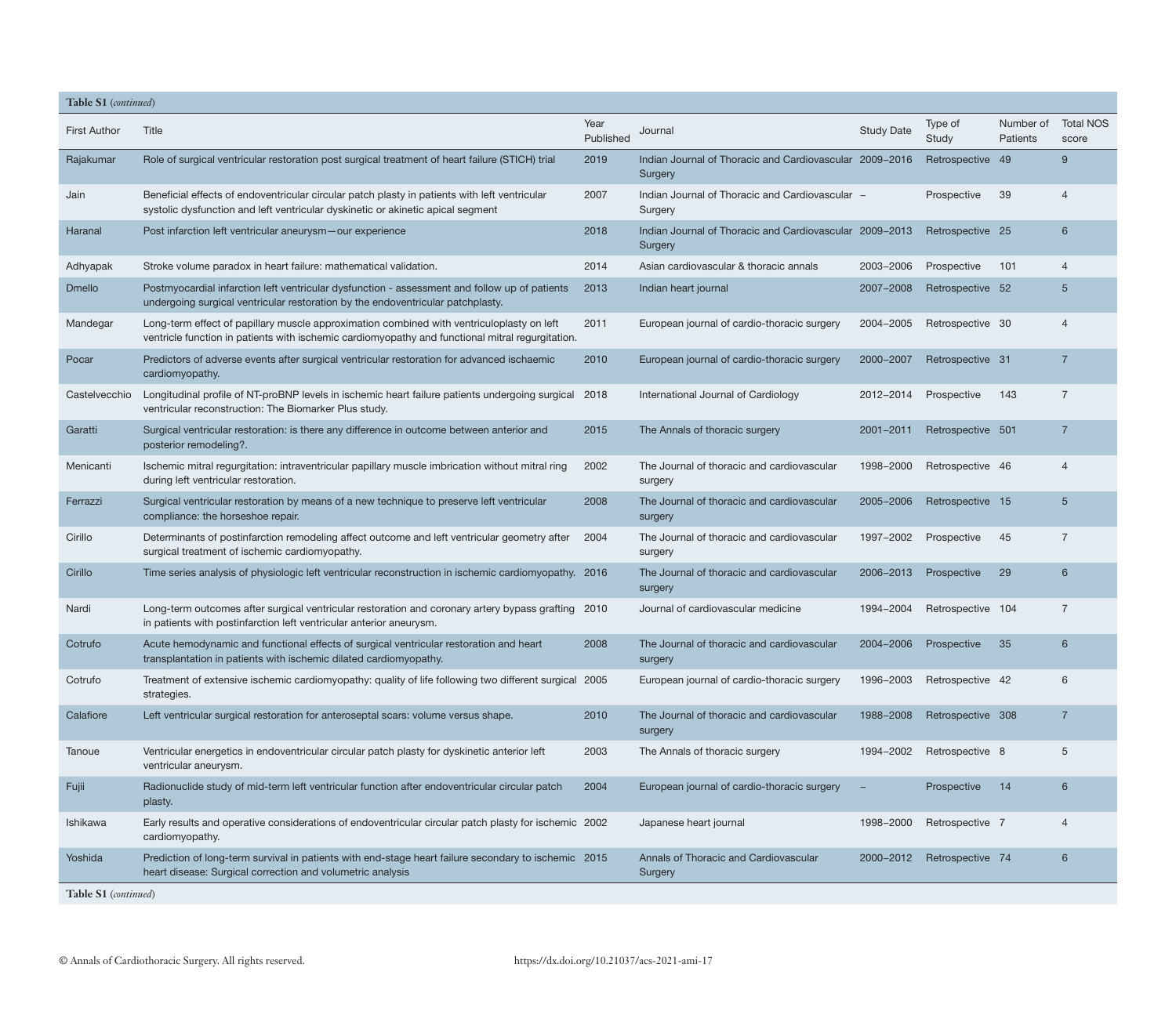| Table S1 (continued) |                                                                                                                                                                      |                   |                                                                              |                          |                    |                       |                           |
|----------------------|----------------------------------------------------------------------------------------------------------------------------------------------------------------------|-------------------|------------------------------------------------------------------------------|--------------------------|--------------------|-----------------------|---------------------------|
| <b>First Author</b>  | Title                                                                                                                                                                | Year<br>Published | Journal                                                                      | <b>Study Date</b>        | Type of<br>Study   | Number of<br>Patients | <b>Total NOS</b><br>score |
| Wakasa               | Surgical strategy for ischemic mitral regurgitation adopting subvalvular and ventricular<br>procedures.                                                              | 2015              | Annals of thoracic and cardiovascular surgery                                | 1999-2013                | Retrospective 34   |                       | $\overline{7}$            |
| Ueno                 | Mid-term changes of left ventricular geometry and function after Dor, SAVE, and Overlapping<br>procedures.                                                           | 2007              | European journal of cardio-thoracic surgery                                  | 2000-2005                | Retrospective 43   |                       | 6                         |
| Kokaji               | Changes in left ventricular volume and predictors of cardiac events after endoventricular<br>circular patch plasty.                                                  | 2004              | The Japanese journal of thoracic and<br>cardiovascular surgery               | 1996-2003                | Prospective        | 30                    | $\overline{7}$            |
| Shimamoto            | Clinical impact of diastolic function after surgical ventricular restoration.                                                                                        | 2014              | Asian cardiovascular & thoracic annals                                       | 1999-2012                | Retrospective 71   |                       | 6                         |
| Yamazaki             | Impact of right ventricular volume and function evaluated using cardiovascular magnetic<br>resonance imaging on outcomes after surgical ventricular reconstruction.  | 2018              | European journal of cardio-thoracic surgery                                  | 2004-2016                | Retrospective 53   |                       | 6                         |
| Furukawa             | Significance of preoperative right ventricular function on mid-term outcomes after surgical<br>ventricular restoration for ischemic cardiomyopathy.                  | 2019              | General thoracic and cardiovascular surgery                                  | 2010-2016                | Retrospective 19   |                       | 6                         |
| Yamaguchi            | Left ventricular reconstruction benefits patients with dilated ischemic cardiomyopathy.                                                                              | 2005              | The Annals of thoracic surgery                                               | 1990-2004                | Retrospective 20   |                       | $\overline{7}$            |
| Takeda               | Long-term results of left ventricular reconstructive surgery in patients with ischemic dilated<br>cardiomyopathy: a multicenter study.                               | 2008              | Circulation journal: official journal of the<br>Japanese Circulation Society | 1999-2007                | Retrospective 72   |                       | 6                         |
| Yamaguchi            | Reduction of mitral valve leaflet tethering by procedures targeting the subvalvular apparatus<br>in addition to mitral annuloplasty.                                 | 2013              | Circulation journal: official journal of the<br>Japanese Circulation Society | 2007-2012                | Retrospective 8    |                       | 4                         |
| Kato                 | Surgical treatment of functional mitral regurgitation involving the subvalvular apparatus.                                                                           | 2015              | Journal of cardiac surgery                                                   | 2004-2012                | Retrospective 15   |                       | 5                         |
| Suma                 | Nontransplant cardiac surgery for end-stage cardiomyopathy.                                                                                                          | 2000              | The Journal of thoracic and cardiovascular<br>surgery                        | 1996-1999                | Prospective        | 33                    | $\overline{7}$            |
| Nakamura             | Efficacy of modified endoventricular circular patch plasty in ischemic cardiomyopathy--<br>innovative delimitation technique using integrated myocardial management. | 2003              | Journal of cardiac surgery                                                   | 1998-2001                | Prospective        | 14                    | 6                         |
| Cho                  | Long-term results and mid-term features of left ventricular reconstruction procedures on left<br>ventricular volume, geometry, function and mitral regurgitation.    | 2012              | European journal of cardio-thoracic surgery                                  | 2002-2010                | Prospective        | 60                    | $\overline{7}$            |
| Sawazaki             | Endoventricular left ventriculoplasty: Overlap technique for akinetic scar                                                                                           | 2000              | Asian Cardiovascular and Thoracic Annals                                     | 1998-1998                | <b>Case Series</b> | $\overline{4}$        | 5                         |
| <b>Butkuviene</b>    | The impact of surgical ventricular restoration on ischemic mitral regurgitation.                                                                                     | 2011              | Medicina                                                                     | 1999-2006                | Retrospective 139  |                       | 6                         |
| Di Donato            | Effects of the Dor procedure on left ventricular dimension and shape and geometric correlates 2001<br>of mitral regurgitation one year after surgery.                |                   | The Journal of thoracic and cardiovascular<br>surgery                        | 1997-1998                | Retrospective 44   |                       |                           |
| Di Donato            | Intermediate survival and predictors of death after surgical ventricular restoration.                                                                                | 2001              | Seminars in thoracic and cardiovascular<br>surgery                           | 1991-1996                | Retrospective 207  |                       | 7                         |
| Dor                  | Favorable effects of left ventricular reconstruction in patients excluded from the Surgical<br>Treatments for Ischemic Heart Failure (STICH) trial.                  | 2011              | The Journal of thoracic and cardiovascular<br>surgery                        | 2002-2008                | Prospective        | -117                  | $\overline{7}$            |
| Couperus             | Right ventricular dysfunction after surgical left ventricular restoration: prevalence, risk factors 2017<br>and clinical implications.                               |                   | European journal of cardio-thoracic surgery                                  | 2006-2014                | Prospective        | 86                    | 6                         |
| Grandjean            | Endoventriculoplasty using autologous endocardium for anterior left ventricular aneurysms                                                                            | 2005              | Thoracic and Cardiovascular Surgeon                                          | 1990-2013                | Retrospective 49   |                       | 5                         |
| Lundblad             | Surgery for left ventricular aneurysm: early and late survival after simple linear repair and<br>endoventricular patch plasty.                                       | 2004              | The Journal of thoracic and cardiovascular<br>surgery                        | 1989-2003                | Retrospective 159  |                       | 6                         |
| <b>Bockeria</b>      | Left ventricular geometry reconstruction in ischemic cardiomyopathy patients with<br>predominantly hypokinetic left ventricle.                                       | 2006              | European journal of cardio-thoracic surgery                                  | $\overline{\phantom{m}}$ | Prospective        | -14                   | 5                         |
| Marchenko            | Results of coronary artery bypass grafting alone and combined with surgical ventricular<br>reconstruction for ischemic heart failure.                                | 2011              | Interactive cardiovascular and thoracic<br>surgery                           | 2005-2008                | Retrospective 116  |                       | $\overline{7}$            |
| Marchenko            | Left ventricular dimension and shape after postinfarction aneurysm repair.                                                                                           | 2005              | European journal of cardio-thoracic surgery                                  | 1997-2003                | Retrospective 158  |                       | $\overline{7}$            |
| Table S1 (continued) |                                                                                                                                                                      |                   |                                                                              |                          |                    |                       |                           |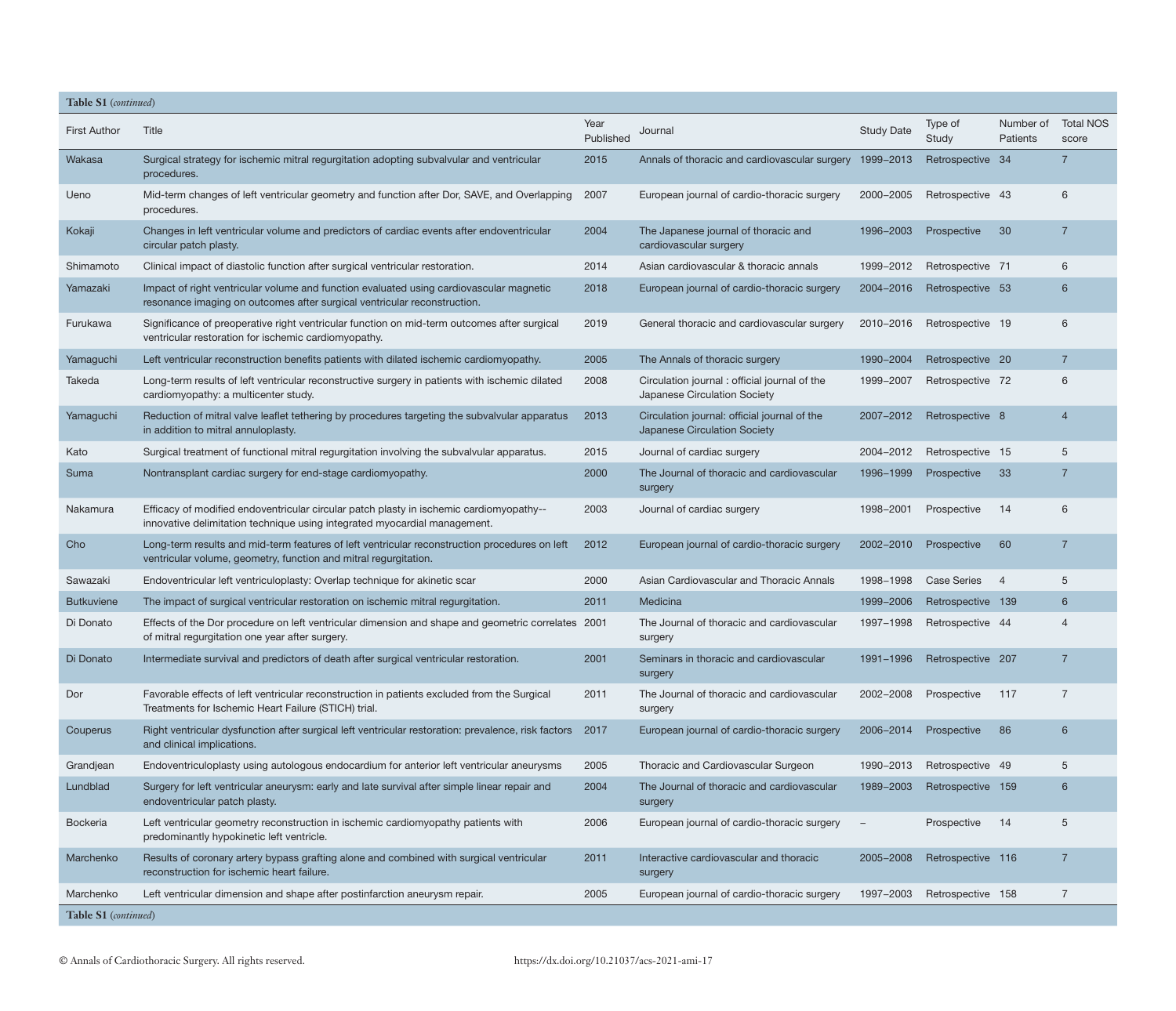| Table S1 (continued) |                                                                                                                                                                                                                                           |                   |                                                                               |                   |                   |                              |                           |
|----------------------|-------------------------------------------------------------------------------------------------------------------------------------------------------------------------------------------------------------------------------------------|-------------------|-------------------------------------------------------------------------------|-------------------|-------------------|------------------------------|---------------------------|
| <b>First Author</b>  | Title                                                                                                                                                                                                                                     | Year<br>Published | Journal                                                                       | <b>Study Date</b> | Type of<br>Study  | Number of<br><b>Patients</b> | <b>Total NOS</b><br>score |
| <b>Babokin</b>       | Surgical ventricular reconstruction with endocardectomy along radiofrequency ablation-<br>induced markings.                                                                                                                               | 2013              | The Journal of thoracic and cardiovascular<br>surgery                         | 2005-2011         | Retrospective 168 |                              | 5                         |
| Shipulin             | Causes of repeated remodeling of left ventricle after Dor procedure.                                                                                                                                                                      | 2007              | Interactive cardiovascular and thoracic<br>surgery                            | 1991-2007         | Retrospective 36  |                              | $\overline{7}$            |
| Zhong                | Improved aorto-ventricular matching in ischemic dilated cardiomyopathy patients after<br>surgical ventricular restoration.                                                                                                                | 2011              | Medical engineering & physics                                                 |                   | Retrospective 4   |                              | 5                         |
| Hwang                | Surgical anterior ventricular endocardial restoration performed with total arterial<br>revascularization: serial 5-year follow-up.                                                                                                        | 2014              | The Journal of thoracic and cardiovascular<br>surgery                         | 1999-2005         | Prospective       | 63                           | 6                         |
| Lee                  | Changes in left ventricular function and dimension after surgical ventricular restoration with or 2007<br>without concomitant mitral valve procedure.                                                                                     |                   | Circulation journal : official journal of the<br>Japanese Circulation Society | 2001-2006         | Prospective       | 49                           | 6                         |
| Sartipy              | The Dor procedure for left ventricular reconstruction. Ten-year clinical experience.                                                                                                                                                      | 2005              | European journal of cardio-thoracic surgery                                   | 1994-2004         | Prospective       | 101                          | $\overline{7}$            |
| Yu                   | Why is the surgical ventricular restoration operation effective for ischemic cardiomyopathy?<br>Geometric analysis with magnetic resonance imaging of changes in regional ventricular<br>function after surgical ventricular restoration. | 2009              | The Journal of thoracic and cardiovascular<br>surgery                         |                   | Prospective       | 10                           | 5                         |
| Chen                 | Left ventricular aneurysm repair: a comparison of linear versus patch remodeling.                                                                                                                                                         | 2009              | Journal of the Chinese Medical Association:<br><b>JCMA</b>                    | 1996-2006         | Retrospective 49  |                              | 6                         |
| Kaya                 | Application of Circular Patch Plasty (Dor Procedure) or Linear Repair Techniques in the<br>Treatment of Left Ventricular Aneurysms.                                                                                                       | 2018              | Brazilian journal of cardiovascular surgery                                   | 1996-2016         | Retrospective 89  |                              | 8                         |
| <b>Tekumit</b>       | Left ventricular aneurysm using the Dor technique: mid-term results.                                                                                                                                                                      | 2010              | Journal of cardiac surgery                                                    | 2001-2009         | Retrospective 67  |                              | 7                         |
| Kosar                | Effects of coronary revascularization and concomitant aneurysmectomy on QT interval<br>duration and dispersion.                                                                                                                           | 2006              | Journal of electrocardiology                                                  | 2001-2004         | Prospective       | 43                           | $\overline{7}$            |
| Toker                | Posterobasal left ventricular aneurysms: surgical treatment and long-term outcomes.                                                                                                                                                       | 2013              | Texas Heart Institute journal                                                 | 1993-2009         | Retrospective 18  |                              | $5\overline{)}$           |
| Kalkat               | Left ventricular aneurysmectomy: tailored scar excision and linear closure.                                                                                                                                                               | 2006              | Asian cardiovascular & thoracic annals                                        | 1992-2003         | Retrospective 102 |                              | 6                         |
| Oneill               | The impact of left ventricular reconstruction on survival in patients with ischemic<br>cardiomyopathy.                                                                                                                                    | 2006              | European journal of cardio-thoracic surgery                                   | 1997-2003         | Retrospective 220 |                              | 6                         |
| Skelley              | The impact of volume reduction on early and long-term outcomes in surgical ventricular<br>restoration for severe heart failure.                                                                                                           | 2011              | The Annals of thoracic surgery                                                | 2002-2008         | Retrospective 87  |                              | 6                         |
| <b>Hobbs</b>         | Long-Term Survival and Echocardiographic Findings After Surgical Ventricular Restoration.                                                                                                                                                 | 2019              | The Annals of thoracic surgery                                                | 1992-2017         | Retrospective 109 |                              |                           |
| Adams                | Does preoperative ejection fraction predict operative mortality with left ventricular<br>restoration?.                                                                                                                                    | 2006              | The Annals of thoracic surgery                                                | 1996-2005         | Retrospective 89  |                              | 6                         |
| Aliyev               | Left Ventricular Aneurysm Repair with Endoaneurysmorrhaphy Technique: An Assessment of 2016<br>Two Different Ventriculotomy Closure Methods.                                                                                              |                   | The heart surgery forum                                                       | 1997-2009         | Retrospective 73  |                              | $5\overline{)}$           |
| Castiglioni          | Surgical restoration of the left ventricle for postinfarction aneurysm.                                                                                                                                                                   | 2002              | Italian heart journal                                                         | 1997-2001         | Retrospective 94  |                              | 6                         |
| Roscitano            | Left ventricular aneurysm repair: early survival.                                                                                                                                                                                         | 2005              | Italian heart journal                                                         | 1993-2003         | Retrospective 51  |                              | $6^{\circ}$               |
| Soloman              | Surgical repair of left ventricular aneurysms: a comparative evaluation of linear versus Dor's<br>repair.                                                                                                                                 | 2001              | Indian Heart Journal                                                          | 1988-2001         | Retrospective 95  |                              | 5                         |
| Stefaneli            | Cell therapy and left ventricular restoration for ischemic cardiomyopathy: long-term results of 2019<br>a perspective, randomized study                                                                                                   |                   | Minerva Cardioangiologica                                                     | 2007-2013         | Prospective       | 14                           | $\overline{7}$            |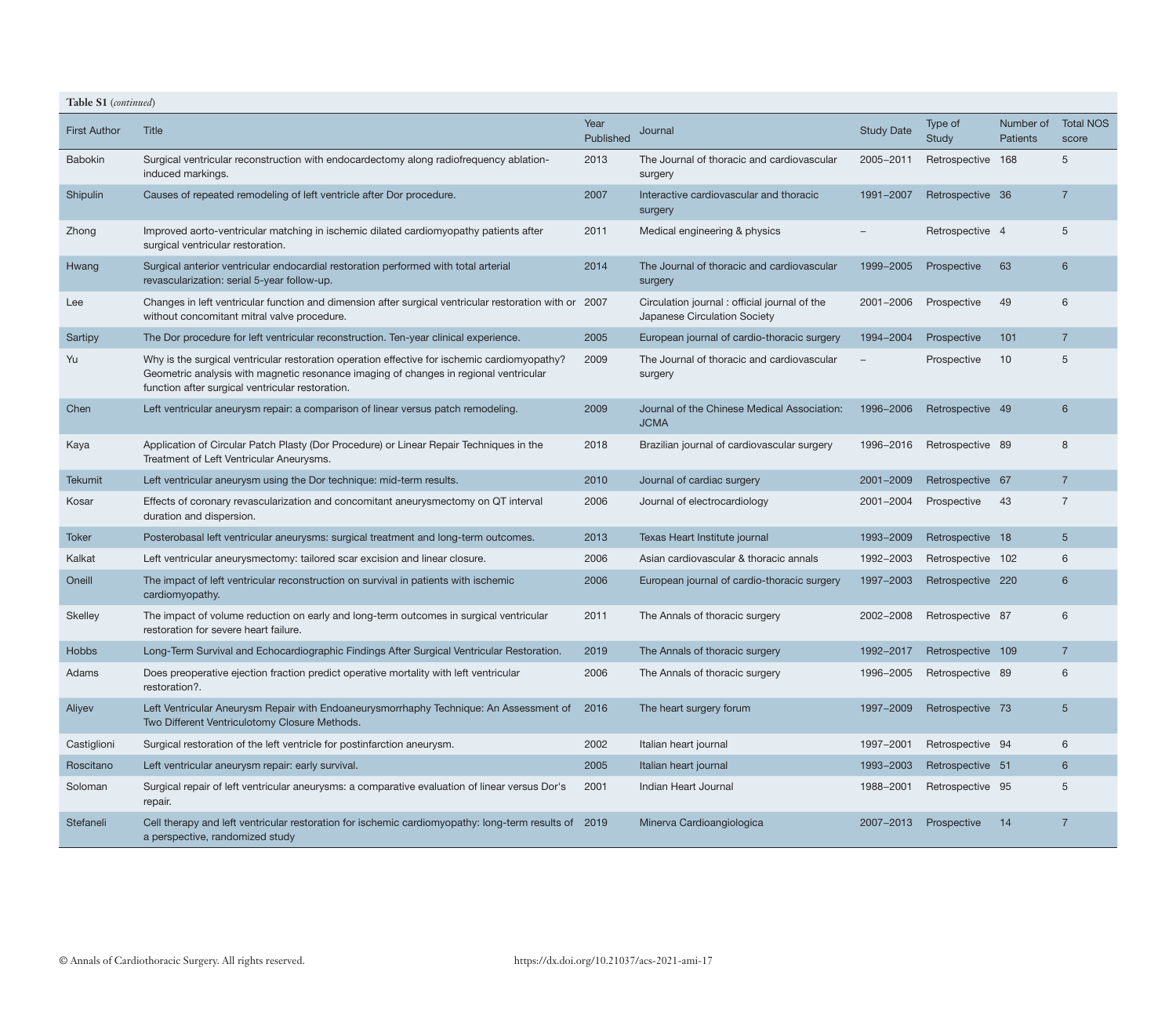| Table S2 Newcastle-Ottawa Scale Bias Assessment                                                                                                                                                                   |                          |                                                         |                              |                                                                              |                                                   |                          |                                                      |                         |                |
|-------------------------------------------------------------------------------------------------------------------------------------------------------------------------------------------------------------------|--------------------------|---------------------------------------------------------|------------------------------|------------------------------------------------------------------------------|---------------------------------------------------|--------------------------|------------------------------------------------------|-------------------------|----------------|
| Study title                                                                                                                                                                                                       | of the exposed<br>cohort | Representative Selection of the<br>nonexposed<br>cohort | Ascertainment<br>of exposure | Outcome of interest Comparability of<br>was not present at<br>start of study | cohorts on the bases of<br>the design or analysis | Assessment<br>of outcome | Was follow-up<br>long enough for<br>outcome to occur | Adequacy<br>of followup | Total          |
| Left ventricular reconstruction by modified linear technique with<br>absorbable suture.                                                                                                                           | $\overline{1}$           | $\mathbf{0}$                                            |                              | $\mathbf{1}$                                                                 | $\overline{0}$                                    |                          | $\overline{1}$                                       |                         | 6              |
| Surgical ventricular restoration procedure: single-center comparison of 1<br>Surgical Treatment of Ischemic Heart Failure (STICH) versus non-STICH<br>patients.                                                   |                          | $\mathbf 0$                                             | $\mathbf 1$                  | $\mathbf{1}$                                                                 | $\mathbf 0$                                       | $\mathbf{1}$             | $\mathbf{1}$                                         | $\overline{1}$          | 6              |
| Failure modes of left ventricular reconstruction or the Dor procedure: a 1<br>multi-institutional perspective.                                                                                                    |                          | $\mathbf 0$                                             |                              | $\mathbf{1}$                                                                 | $\mathbf{0}$                                      |                          | 1                                                    | $\overline{0}$          | 5              |
| Short-term systolic and diastolic ventricular performance after surgical 1<br>ventricular restoration for dilated ischemic cardiomyopathy.                                                                        |                          | $\overline{1}$                                          | $\mathbf{1}$                 | $\mathbf{1}$                                                                 | $\mathbf 0$                                       | $\overline{1}$           | $\overline{1}$                                       | $\overline{1}$          | $\overline{7}$ |
| A bovine pericardium rigid prosthesis for left ventricle restoration: 12<br>years of follow-up.                                                                                                                   | $\overline{\mathbf{1}}$  | $\mathbf 0$                                             |                              | $\overline{1}$                                                               | $\mathbf 0$                                       |                          | $\overline{1}$                                       |                         | 6              |
| Left Ventricular Reconstruction Surgery in Candidates for Heart<br>Transplantation.                                                                                                                               | $\overline{1}$           | $\mathbf 0$                                             |                              | $\mathbf{1}$                                                                 | $\mathbf 0$                                       |                          | -1                                                   | $\mathbf{1}$            | 6              |
| Late results of endoventricular patch plasty repair in akinetic and<br>dyskinetic areas after acute myocardial infarction.                                                                                        | 1                        | $\overline{0}$                                          |                              | $\overline{1}$                                                               | $\overline{0}$                                    |                          | 1                                                    | $\mathbf 1$             | 6              |
| The renewed concept of the Batista operation for ischemic<br>cardiomyopathy: maximum ventricular reduction.                                                                                                       | $\mathbf{1}$             | $\mathbf 0$                                             | $\mathbf{1}$                 | $\mathbf{1}$                                                                 | $\mathsf{O}$                                      | $\mathbf 1$              | $\overline{1}$                                       | $\mathbf{1}$            | 6              |
| Left ventricular aneurysmectomy with continuous beating heart: Early<br>results                                                                                                                                   | -1                       | $\overline{0}$                                          | 1                            | $\overline{1}$                                                               | $\mathbf{0}$                                      |                          | $\mathbf{0}$                                         | 1                       | 5              |
| Left ventricular reconstruction: Early and late results.                                                                                                                                                          |                          | $\mathbf 0$                                             |                              | $\mathbf{1}$                                                                 | $\mathbf{1}$                                      | -1                       | $\mathbf{1}$                                         | -1                      | $\overline{7}$ |
| Left Ventricular Aneurysm Repair: Off-pump Linear Plication versus On- 1<br>pump Patch Plasty.                                                                                                                    |                          | $\mathbf{0}$                                            |                              | $\mathbf{1}$                                                                 | $\overline{2}$                                    |                          | $\overline{1}$                                       | 1                       | 8              |
| The Pacopexy procedure for left ventricular aneurysm: a 10-year clinical 1<br>experience.                                                                                                                         |                          | $\mathbf 0$                                             | $\mathbf{1}$                 | $\overline{1}$                                                               | $\mathbf 0$                                       | $\overline{1}$           | $\overline{1}$                                       | $\overline{1}$          | 6              |
| Results of Left Ventricular Reconstruction With and Without Mitral Valve 1<br>Surgery.                                                                                                                            |                          | $\mathbf{0}$                                            |                              | $\overline{1}$                                                               | 1                                                 |                          | 1                                                    | 1                       | $\overline{7}$ |
| Role of surgical ventricular restoration in the treatment of ischemic<br>cardiomyopathy.                                                                                                                          | $\overline{1}$           | $\mathbf{1}$                                            | $\mathbf{1}$                 | $\mathbf{1}$                                                                 | $\overline{1}$                                    | $\overline{1}$           | $\overline{1}$                                       | $\overline{1}$          | 8              |
| Impact of surgical ventricular restoration on early and long-term<br>outcomes of patients with left ventricular aneurysm: A single-center<br>experience.                                                          |                          | $\mathbf 0$                                             |                              |                                                                              | $\Omega$                                          |                          |                                                      |                         |                |
| Single-centre experience with perioperative use of hypothermic<br>fibrillatory arrest without aortic occlusion in left ventricular aneurysm<br>resection concomitant with on-pump coronary artery bypass grafting | $\mathbf 0$              | $\mathbf 0$                                             | $\mathbf{1}$                 | $\mathbf{1}$                                                                 | $\mathbf 0$                                       | $\overline{1}$           | $\mathbf{1}$                                         | $\overline{1}$          | 5              |
| Early results after surgical treatment of left ventricular aneurysm.                                                                                                                                              | $\overline{1}$           | $\mathbf{0}$                                            | $\mathbf{1}$                 | $\mathbf{1}$                                                                 | $\mathbf{1}$                                      | $\overline{1}$           | $\mathbf{1}$                                         | $\mathbf{1}$            | $\overline{7}$ |
| Absent long-term benefit of patch versus linear reconstruction in left<br>ventricular aneurysm surgery.                                                                                                           | $\overline{1}$           | $\mathbf 0$                                             | $\mathbf{1}$                 | $\mathbf{1}$                                                                 | $\mathbf{1}$                                      | -1                       | $\mathbf{1}$                                         | $\mathbf{1}$            | $\overline{7}$ |
| Surgical treatment of left ventricular aneurysm.                                                                                                                                                                  | $\overline{1}$           | $\mathbf{0}$                                            | $\mathbf{1}$                 | $\mathbf{1}$                                                                 | $\overline{0}$                                    |                          | $\mathbf{1}$                                         | $\mathbf{1}$            | 6              |
| Long term follow up of left ventricular function after repair of left<br>ventricular aneurysm. A comparison of linear closure versus patch<br>plasty.                                                             | $\mathbf{1}$             | $\mathbf 0$                                             | $\mathbf{1}$                 | $\mathbf{1}$                                                                 | $\overline{2}$                                    | -1                       | $\mathbf{1}$                                         | $\mathbf 0$             | $\overline{7}$ |
| Table S2 (continued)                                                                                                                                                                                              |                          |                                                         |                              |                                                                              |                                                   |                          |                                                      |                         |                |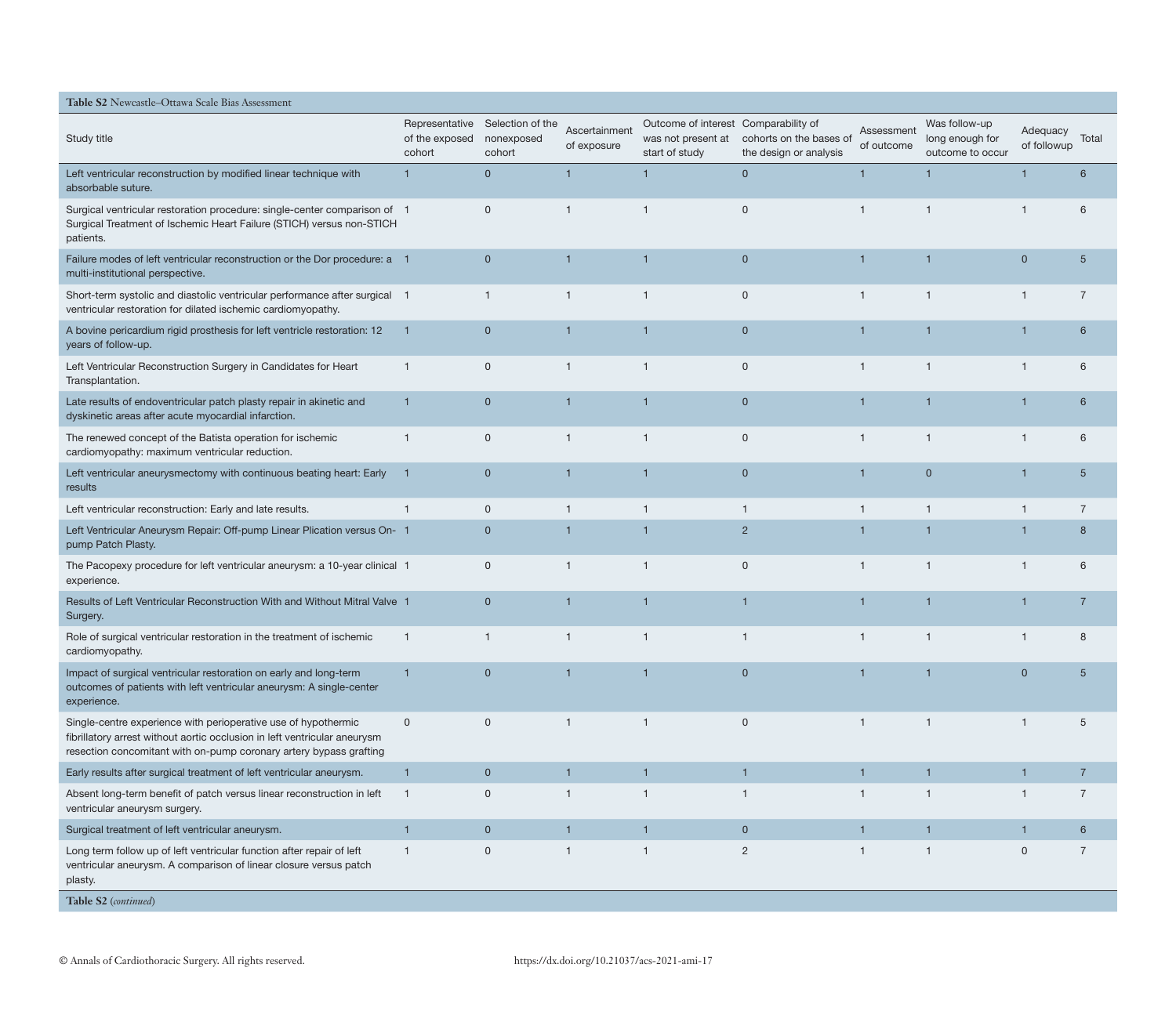| Table S2 (continued)                                                                                                                                                                             |                                     |                                           |                              |                                                                              |                                                   |                          |                                                      |                                |                 |
|--------------------------------------------------------------------------------------------------------------------------------------------------------------------------------------------------|-------------------------------------|-------------------------------------------|------------------------------|------------------------------------------------------------------------------|---------------------------------------------------|--------------------------|------------------------------------------------------|--------------------------------|-----------------|
| <b>Study title</b>                                                                                                                                                                               | of the exposed nonexposed<br>cohort | Representative Selection of the<br>cohort | Ascertainment<br>of exposure | Outcome of interest Comparability of<br>was not present at<br>start of study | cohorts on the bases of<br>the design or analysis | Assessment<br>of outcome | Was follow-up<br>long enough for<br>outcome to occur | <b>Adequacy</b><br>of followup | Total           |
| Pre- and postoperative assessment of left ventricular function by<br>magnetic resonance imaging and 2-D-echocardiography in patients<br>undergoing left ventricular aneurysmectomy.              | 0                                   | $\mathbf{0}$                              | $\mathbf{1}$                 | $\overline{1}$                                                               | $\mathbf 0$                                       | $\mathbf{1}$             | $\Omega$                                             |                                | 4               |
| The extent of akinesis is predictive of the in-hospital mortality from<br>endoaneurysmorrhaphy                                                                                                   | 1                                   | $\overline{0}$                            | 1                            | $\overline{\mathbf{1}}$                                                      | $\mathbf{1}$                                      | $\mathbf{1}$             | $\mathbf 0$                                          | 1                              | $5\overline{)}$ |
| Cardiac magnetic resonance imaging for the assessment of ventricular 0<br>function, geometry, and viability before and after surgical ventricular<br>reconstruction.                             |                                     | $\mathbf 0$                               | $\mathbf 1$                  | $\mathbf 1$                                                                  | $\mathbf 0$                                       | -1                       | 1                                                    |                                | 5               |
| Left atrial function and work after surgical ventricular restoration in<br>postmyocardial infarction heart failure.                                                                              | $\overline{0}$                      | $\overline{0}$                            | $\mathbf 1$                  | $\overline{\mathbf{1}}$                                                      | $\overline{0}$                                    | $\mathbf{1}$             | $\overline{0}$                                       |                                | $\overline{4}$  |
| Personalized surgical repair of left ventricular aneurysm with computer- 1<br>assisted ventricular engineering.                                                                                  |                                     | $\mathbf 0$                               | $\mathbf{1}$                 | $\overline{1}$                                                               | $\mathsf 0$                                       | $\mathbf{1}$             | $\overline{1}$                                       | 1                              | 6               |
| Role of surgical ventricular restoration post surgical treatment of heart 1<br>failure (STICH) trial                                                                                             |                                     | $\mathbf 1$                               | $\mathbf 1$                  | $\overline{1}$                                                               | $\overline{2}$                                    | $\mathbf{1}$             | 1                                                    | $\overline{1}$                 | 9               |
| Beneficial effects of endoventricular circular patch plasty in patients<br>with left ventricular systolic dysfunction and left ventricular dyskinetic<br>or akinetic apical segment              | $\mathbf{1}$                        | $\mathbf 0$                               | 1                            | $\mathbf 1$                                                                  | $\mathbf{0}$                                      | -1                       | $\Omega$                                             | $\mathbf{0}$                   | 4               |
| Post infarction left ventricular aneurysm-our experience                                                                                                                                         | $\mathbf{1}$                        | $\mathbf{0}$                              | $\mathbf{1}$                 | $\mathbf{1}$                                                                 | $\mathbf 0$                                       | $\mathbf{1}$             | $\mathbf 1$                                          | $\mathbf{1}$                   | 6               |
| Stroke volume paradox in heart failure: mathematical validation.                                                                                                                                 | -1                                  | $\mathbf 0$                               | $\mathbf{1}$                 | $\overline{1}$                                                               | $\mathbf 0$                                       |                          | $\Omega$                                             | $\mathbf 0$                    | $\overline{4}$  |
| Postmyocardial infarction left ventricular dysfunction - assessment and 1<br>follow up of patients undergoing surgical ventricular restoration by the<br>endoventricular patchplasty.            |                                     | $\overline{0}$                            |                              | $\overline{\mathbf{1}}$                                                      | $\overline{0}$                                    |                          | $\Omega$                                             |                                | $5\overline{)}$ |
| Long-term effect of papillary muscle approximation combined with<br>ventriculoplasty on left ventricle function in patients with ischemic<br>cardiomyopathy and functional mitral regurgitation. | $\mathbf 0$                         | $\mathbf 0$                               | $\mathbf{1}$                 | $\overline{1}$                                                               | $\mathbf 0$                                       | $\mathbf{1}$             | $\mathbf{1}$                                         | $\mathbf{0}$                   | 4               |
| Predictors of adverse events after surgical ventricular restoration for<br>advanced ischaemic cardiomyopathy.                                                                                    | $\mathbf 0$                         | $\mathbf{0}$                              | 1                            | $\overline{\mathbf{1}}$                                                      | $\overline{2}$                                    | $\mathbf{1}$             | 1                                                    | 1                              | $\overline{7}$  |
| Longitudinal profile of NT-proBNP levels in ischemic heart failure<br>patients undergoing surgical ventricular reconstruction: The Biomarker<br>Plus study.                                      | $\mathbf{1}$                        | $\mathbf 0$                               | $\mathbf{1}$                 | $\overline{1}$                                                               | $\mathbf{1}$                                      | $\mathbf{1}$             | $\mathbf{1}$                                         | $\mathbf{1}$                   | $\overline{7}$  |
| Surgical ventricular restoration: is there any difference in outcome<br>between anterior and posterior remodeling?.                                                                              | 1                                   | $\overline{0}$                            |                              | $\overline{1}$                                                               |                                                   |                          |                                                      |                                |                 |
| Ischemic mitral regurgitation: intraventricular papillary muscle<br>imbrication without mitral ring during left ventricular restoration.                                                         | $\mathbf 0$                         | $\mathbf 0$                               | $\mathbf{1}$                 | $\overline{1}$                                                               | $\mathbf{1}$                                      | $\overline{1}$           | $\mathbf 0$                                          | $\mathbf 0$                    | 4               |
| Surgical ventricular restoration by means of a new technique to<br>preserve left ventricular compliance: the horseshoe repair.                                                                   | $\overline{0}$                      | $\overline{0}$                            | 1                            | $\mathbf{1}$                                                                 |                                                   |                          | $\mathbf 0$                                          |                                | $5\overline{)}$ |
| Determinants of postinfarction remodeling affect outcome and<br>left ventricular geometry after surgical treatment of ischemic<br>cardiomyopathy.                                                | $\mathbf{1}$                        | $\mathbf 0$                               | $\mathbf{1}$                 | $\overline{1}$                                                               | $\mathbf{1}$                                      | $\mathbf{1}$             | $\mathbf{1}$                                         | $\mathbf 1$                    | $\overline{7}$  |
| Time series analysis of physiologic left ventricular reconstruction in<br>ischemic cardiomyopathy.                                                                                               |                                     | $\overline{0}$                            | 1                            | $\mathbf 0$                                                                  | 1                                                 | 1                        | 1                                                    |                                | 6               |
| Table S2 (continued)                                                                                                                                                                             |                                     |                                           |                              |                                                                              |                                                   |                          |                                                      |                                |                 |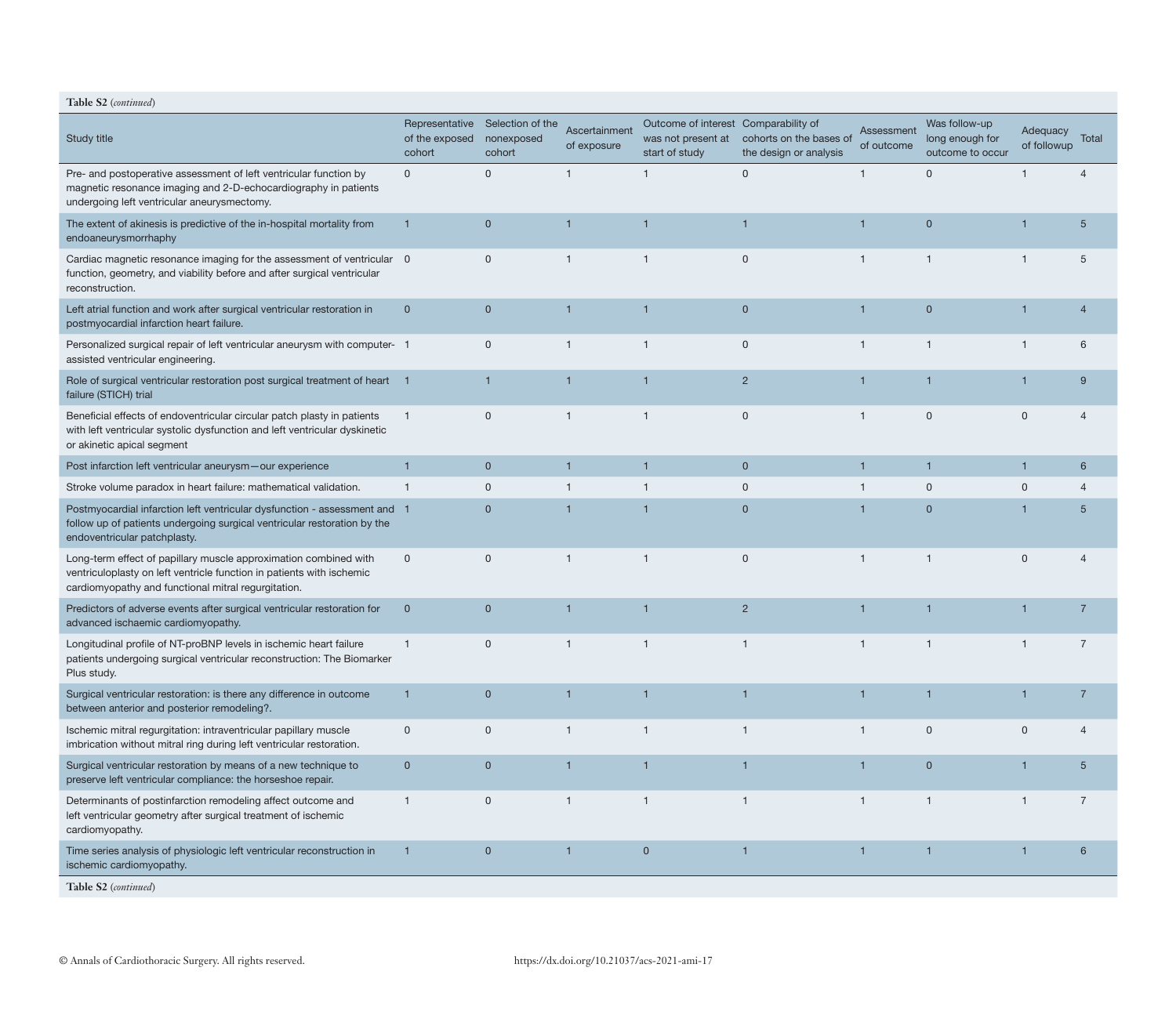| Table S2 (continued)                                                                                                                                                      |                          |                                                         |                              |                                                                              |                                                   |                          |                                                      |                         |                |
|---------------------------------------------------------------------------------------------------------------------------------------------------------------------------|--------------------------|---------------------------------------------------------|------------------------------|------------------------------------------------------------------------------|---------------------------------------------------|--------------------------|------------------------------------------------------|-------------------------|----------------|
| Study title                                                                                                                                                               | of the exposed<br>cohort | Representative Selection of the<br>nonexposed<br>cohort | Ascertainment<br>of exposure | Outcome of interest Comparability of<br>was not present at<br>start of study | cohorts on the bases of<br>the design or analysis | Assessment<br>of outcome | Was follow-up<br>long enough for<br>outcome to occur | Adequacy<br>of followup | Total          |
| Long-term outcomes after surgical ventricular restoration and coronary 1<br>artery bypass grafting in patients with postinfarction left ventricular<br>anterior aneurysm. |                          | $\overline{0}$                                          |                              | $\overline{1}$                                                               | 1                                                 |                          | $\overline{1}$                                       |                         |                |
| Acute hemodynamic and functional effects of surgical ventricular<br>restoration and heart transplantation in patients with ischemic dilated<br>cardiomyopathy.            | $\mathbf{1}$             | $\mathbf 0$                                             | $\mathbf{1}$                 | -1                                                                           | $\mathbf{1}$                                      | $\mathbf{1}$             | 0                                                    | $\mathbf 1$             | 6              |
| Treatment of extensive ischemic cardiomyopathy: quality of life<br>following two different surgical strategies.                                                           | $\mathbf 1$              | $\overline{0}$                                          | $\mathbf{1}$                 | $\mathbf 1$                                                                  | $\overline{1}$                                    | $\overline{0}$           | $\overline{1}$                                       | $\mathbf{1}$            | 6              |
| Left ventricular surgical restoration for anteroseptal scars: volume<br>versus shape.                                                                                     | $\mathbf{1}$             | $\mathbf{1}$                                            | $\mathbf{1}$                 | -1                                                                           | $\mathbf{1}$                                      | $\mathbf{1}$             | $\mathbf{1}$                                         | $\mathbf{0}$            | $\overline{7}$ |
| Ventricular energetics in endoventricular circular patch plasty for<br>dyskinetic anterior left ventricular aneurysm.                                                     | $\mathbf 0$              | $\mathbf{0}$                                            | $\mathbf{1}$                 | $\mathbf{1}$                                                                 | $\mathbf{1}$                                      | $\overline{\mathbf{1}}$  | $\mathbf{0}$                                         | $\mathbf 1$             | $\overline{5}$ |
| Radionuclide study of mid-term left ventricular function after<br>endoventricular circular patch plasty.                                                                  | $\mathbf 0$              | $\mathbf 0$                                             | $\mathbf{1}$                 | $\overline{1}$                                                               | $\mathbf{1}$                                      | $\mathbf{1}$             | $\overline{1}$                                       | $\mathbf{1}$            | 6              |
| Early results and operative considerations of endoventricular circular<br>patch plasty for ischemic cardiomyopathy.                                                       | $\overline{0}$           | $\mathbf{0}$                                            | 1                            | 1                                                                            | $\overline{0}$                                    |                          | $\mathbf{0}$                                         | $\mathbf 1$             | $\overline{4}$ |
| Prediction of long-term survival in patients with end-stage heart<br>failure secondary to ischemic heart disease: Surgical correction and<br>volumetric analysis          | $\mathbf{1}$             | $\mathbf 0$                                             | $\mathbf{1}$                 | $\overline{1}$                                                               | $\mathbf{1}$                                      | $\mathbf{1}$             | $\overline{1}$                                       | $\mathbf 0$             | 6              |
| Surgical strategy for ischemic mitral regurgitation adopting subvalvular 1<br>and ventricular procedures.                                                                 |                          | $\mathbf{0}$                                            | 1                            | $\overline{1}$                                                               | $\mathbf 1$                                       |                          | $\mathbf 1$                                          | $\mathbf 1$             | 7              |
| Mid-term changes of left ventricular geometry and function after Dor,<br>SAVE, and Overlapping procedures.                                                                |                          | $\mathbf 0$                                             | $\mathbf{1}$                 | $\overline{1}$                                                               | $\overline{1}$                                    | $\mathbf{1}$             | $\mathbf{0}$                                         | $\mathbf{1}$            | 6              |
| Changes in left ventricular volume and predictors of cardiac events<br>after endoventricular circular patch plasty.                                                       | 1                        | $\mathbf{0}$                                            |                              |                                                                              | 1                                                 |                          |                                                      | 1                       | 7              |
| Clinical impact of diastolic function after surgical ventricular restoration. 0                                                                                           |                          | 0                                                       | $\mathbf{1}$                 | $\mathbf{1}$                                                                 | $\mathbf{1}$                                      | $\mathbf{1}$             | $\mathbf{1}$                                         | $\mathbf{1}$            | 6              |
| Impact of right ventricular volume and function evaluated using<br>cardiovascular magnetic resonance imaging on outcomes after surgical<br>ventricular reconstruction.    |                          | $\overline{0}$                                          | $\mathbf{1}$                 | $\overline{1}$                                                               | $\overline{1}$                                    |                          | $\overline{1}$                                       | $\overline{0}$          | 6              |
| Significance of preoperative right ventricular function on mid-<br>term outcomes after surgical ventricular restoration for ischemic<br>cardiomyopathy.                   | 0                        |                                                         |                              |                                                                              |                                                   |                          |                                                      |                         |                |
| Left ventricular reconstruction benefits patients with dilated ischemic<br>cardiomyopathy.                                                                                | $\overline{1}$           | $\overline{0}$                                          | $\mathbf{1}$                 | $\overline{1}$                                                               | $\overline{1}$                                    | $\overline{1}$           | $\overline{1}$                                       | $\mathbf{1}$            | $\overline{7}$ |
| Long-term results of left ventricular reconstructive surgery in patients<br>with ischemic dilated cardiomyopathy: a multicenter study.                                    | $\overline{1}$           | $\mathbf 0$                                             | $\mathbf{1}$                 | $\mathbf{1}$                                                                 | $\mathbf{1}$                                      | $\mathbf{1}$             | $\overline{1}$                                       | $\mathbf 0$             | 6              |
| Reduction of mitral valve leaflet tethering by procedures targeting the<br>subvalvular apparatus in addition to mitral annuloplasty.                                      | $\overline{0}$           | $\overline{0}$                                          | $\mathbf{1}$                 | $\overline{0}$                                                               | $\mathbf{1}$                                      | $\mathbf{1}$             | $\overline{0}$                                       | $\mathbf{1}$            | $\overline{4}$ |
| Surgical treatment of functional mitral regurgitation involving the<br>subvalvular apparatus.                                                                             | $\mathsf{O}\xspace$      | $\mathsf{O}$                                            | $\mathbf{1}$                 | $\mathbf{1}$                                                                 | $\mathbf{1}$                                      | $\mathbf{1}$             | $\overline{1}$                                       | $\mathbf 0$             | 5              |
| Nontransplant cardiac surgery for end-stage cardiomyopathy.                                                                                                               | $\mathbf 1$              | $\overline{0}$                                          | $\mathbf{1}$                 | $\overline{1}$                                                               | $\overline{1}$                                    |                          | $\vert$ 1                                            | $\mathbf{1}$            | $\overline{7}$ |
| Table S2 (continued)                                                                                                                                                      |                          |                                                         |                              |                                                                              |                                                   |                          |                                                      |                         |                |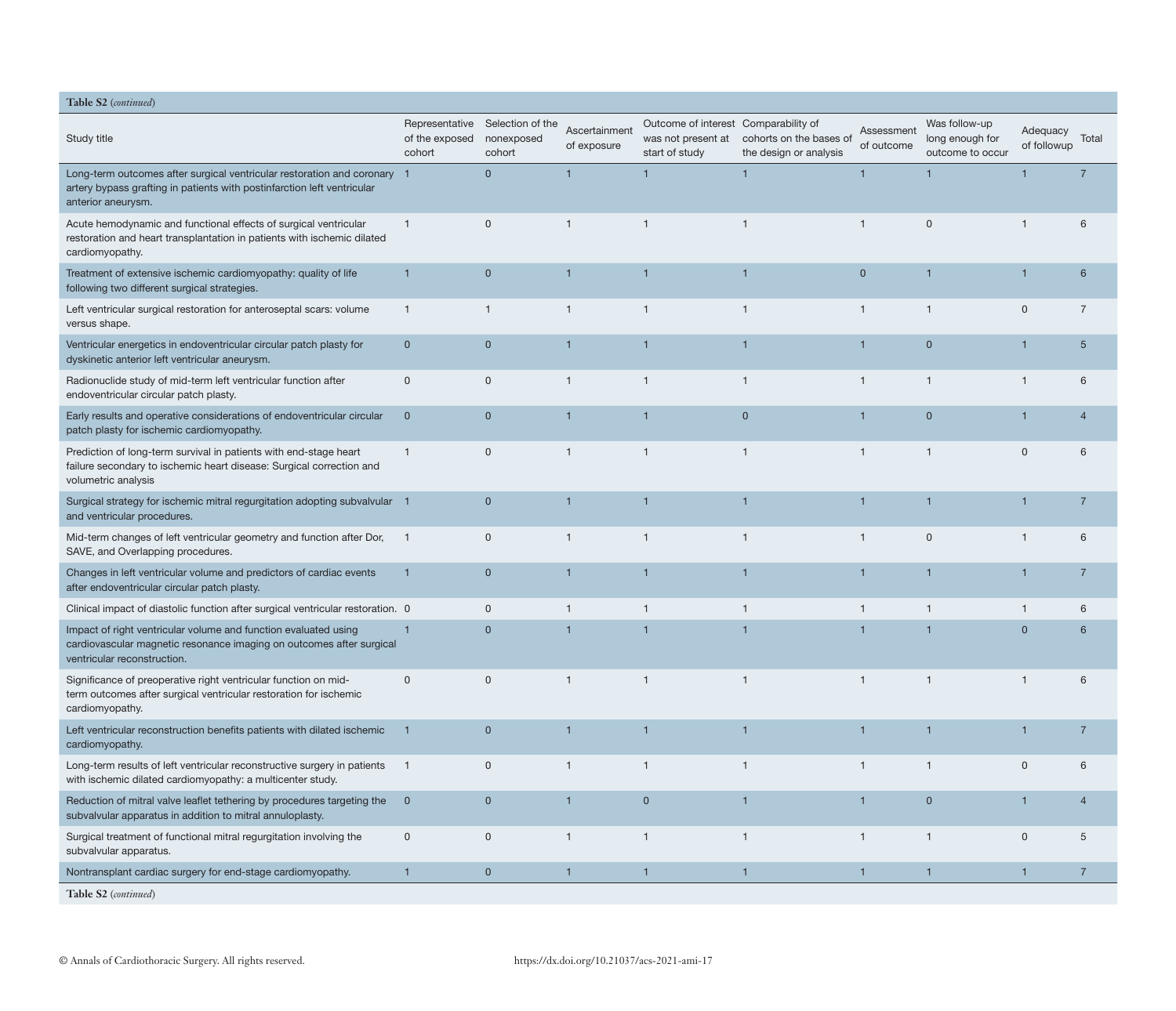| Table S2 (continued)                                                                                                                                                   |                          |                                                         |                              |                                                                              |                                                   |                          |                                                      |                         |                |
|------------------------------------------------------------------------------------------------------------------------------------------------------------------------|--------------------------|---------------------------------------------------------|------------------------------|------------------------------------------------------------------------------|---------------------------------------------------|--------------------------|------------------------------------------------------|-------------------------|----------------|
| Study title                                                                                                                                                            | of the exposed<br>cohort | Representative Selection of the<br>nonexposed<br>cohort | Ascertainment<br>of exposure | Outcome of interest Comparability of<br>was not present at<br>start of study | cohorts on the bases of<br>the design or analysis | Assessment<br>of outcome | Was follow-up<br>long enough for<br>outcome to occur | Adequacy<br>of followup | Total          |
| Efficacy of modified endoventricular circular patch plasty in ischemic<br>cardiomyopathy--innovative delimitation technique using integrated<br>myocardial management. |                          | $\overline{0}$                                          | 1                            | $\overline{1}$                                                               | $\mathbf{1}$                                      |                          | $\mathbf{0}$                                         |                         | 6              |
| Long-term results and mid-term features of left ventricular<br>reconstruction procedures on left ventricular volume, geometry,<br>function and mitral regurgitation.   | $\mathbf{1}$             | $\mathsf{O}$                                            | $\mathbf 1$                  | $\mathbf{1}$                                                                 | $\mathbf{1}$                                      | $\mathbf{1}$             | $\mathbf 1$                                          | $\mathbf{1}$            | $\overline{7}$ |
| Endoventricular left ventriculoplasty: Overlap technique for akinetic<br>scar                                                                                          | $\mathbf 0$              | $\mathbf{0}$                                            | 1                            | 1                                                                            | 1                                                 |                          | $\mathbf 0$                                          | $\mathbf 1$             | 5              |
| The impact of surgical ventricular restoration on ischemic mitral<br>regurgitation.                                                                                    | $\mathbf{1}$             | $\mathbf 0$                                             | $\mathbf{1}$                 | $\mathbf{1}$                                                                 | $\mathbf{1}$                                      | $\mathbf{1}$             | $\mathbf{1}$                                         | $\mathbf{0}$            | 6              |
| Effects of the Dor procedure on left ventricular dimension and shape<br>and geometric correlates of mitral regurgitation one year after surgery.                       | $\mathbf{1}$             | $\mathbf{0}$                                            | $\mathbf 1$                  | $\overline{0}$                                                               | $\overline{1}$                                    | $\mathbf 1$              | $\mathbf{0}$                                         | $\mathbf 0$             | $\overline{4}$ |
| Intermediate survival and predictors of death after surgical ventricular<br>restoration.                                                                               | $\blacksquare$ 1         | $\mathsf{O}$                                            | $\overline{1}$               | $\overline{1}$                                                               | $\overline{1}$                                    | $\mathbf{1}$             | $\mathbf{1}$                                         | $\mathbf{1}$            | $\overline{7}$ |
| Favorable effects of left ventricular reconstruction in patients excluded 1<br>from the Surgical Treatments for Ischemic Heart Failure (STICH) trial.                  |                          | $\overline{0}$                                          | 1                            | 1                                                                            | $\mathbf 1$                                       |                          | $\overline{1}$                                       | $\mathbf 1$             | $\overline{7}$ |
| Right ventricular dysfunction after surgical left ventricular restoration:<br>prevalence, risk factors and clinical implications.                                      | $\overline{0}$           | $\mathbf 0$                                             | $\mathbf{1}$                 | $\mathbf{1}$                                                                 | $\overline{1}$                                    | $\mathbf{1}$             | $\mathbf{1}$                                         | $\mathbf{1}$            | 6              |
| Endoventriculoplasty using autologous endocardium for anterior left<br>ventricular aneurysms                                                                           | -1                       | $\mathbf{0}$                                            | 1                            | 1                                                                            | $\mathbf{0}$                                      |                          | $\mathbf{0}$                                         | 1                       | 5              |
| Surgery for left ventricular aneurysm: early and late survival after simple 0<br>linear repair and endoventricular patch plasty.                                       |                          | $\mathbf 0$                                             | 1                            | -1                                                                           | $\mathbf{1}$                                      | 1                        | -1                                                   | $\mathbf{1}$            | 6              |
| Left ventricular geometry reconstruction in ischemic cardiomyopathy<br>patients with predominantly hypokinetic left ventricle.                                         | $\mathbf 0$              | $\overline{0}$                                          | 1                            | $\overline{1}$                                                               | $\overline{1}$                                    |                          | $\mathbf{0}$                                         | $\mathbf{1}$            | $5\phantom{1}$ |
| Results of coronary artery bypass grafting alone and combined with<br>surgical ventricular reconstruction for ischemic heart failure.                                  | $\overline{1}$           | $\mathbf 0$                                             | $\mathbf{1}$                 | $\overline{1}$                                                               | $\overline{1}$                                    | $\mathbf{1}$             | $\overline{1}$                                       | $\mathbf{1}$            | $\overline{7}$ |
| Left ventricular dimension and shape after postinfarction aneurysm<br>repair.                                                                                          | $\mathbf{1}$             | $\mathbf 1$                                             | 1                            | $\overline{1}$                                                               | $\mathbf 1$                                       |                          | $\mathbf 1$                                          | $\overline{0}$          | $\overline{7}$ |
| Surgical ventricular reconstruction with endocardectomy along<br>radiofrequency ablation-induced markings.                                                             | $\mathbf{1}$             | $\mathbf{0}$                                            | 1                            |                                                                              | 1                                                 | 1                        | $\Omega$                                             | 0                       | 5              |
| Causes of repeated remodeling of left ventricle after Dor procedure.                                                                                                   | 1                        | 1                                                       | $\mathbf{1}$                 | $\mathbf{1}$                                                                 | $\mathbf{1}$                                      |                          | $\overline{0}$                                       | 1                       | $\overline{7}$ |
| Improved aorto-ventricular matching in ischemic dilated<br>cardiomyopathy patients after surgical ventricular restoration.                                             | $\mathbf 0$              | $\mathsf{O}$                                            | $\mathbf{1}$                 | $\overline{1}$                                                               | $\mathbf{1}$                                      | $\mathbf{1}$             | $\mathbf 0$                                          | $\mathbf{1}$            | 5              |
| Surgical anterior ventricular endocardial restoration performed with<br>total arterial revascularization: serial 5-year follow-up.                                     | $\mathbf{1}$             | $\mathbf 0$                                             | $\mathbf{1}$                 | $\overline{1}$                                                               | $\mathbf{1}$                                      | $\mathbf 1$              | $\overline{1}$                                       | $\mathbf{0}$            | 6              |
| Changes in left ventricular function and dimension after surgical<br>ventricular restoration with or without concomitant mitral valve<br>procedure.                    | $\mathbf 0$              | $\mathbf 0$                                             | $\mathbf{1}$                 | $\mathbf 1$                                                                  | $\overline{1}$                                    | $\mathbf{1}$             | $\mathbf 1$                                          | $\mathbf{1}$            | 6              |
| The Dor procedure for left ventricular reconstruction. Ten-year clinical<br>experience.                                                                                | - 1                      | $\mathbf 0$                                             | $\mathbf{1}$                 | $\overline{1}$                                                               | $\mathbf{1}$                                      | 1                        | $\mathbf{1}$                                         | 1                       | $\overline{7}$ |
| Table S2 (continued)                                                                                                                                                   |                          |                                                         |                              |                                                                              |                                                   |                          |                                                      |                         |                |